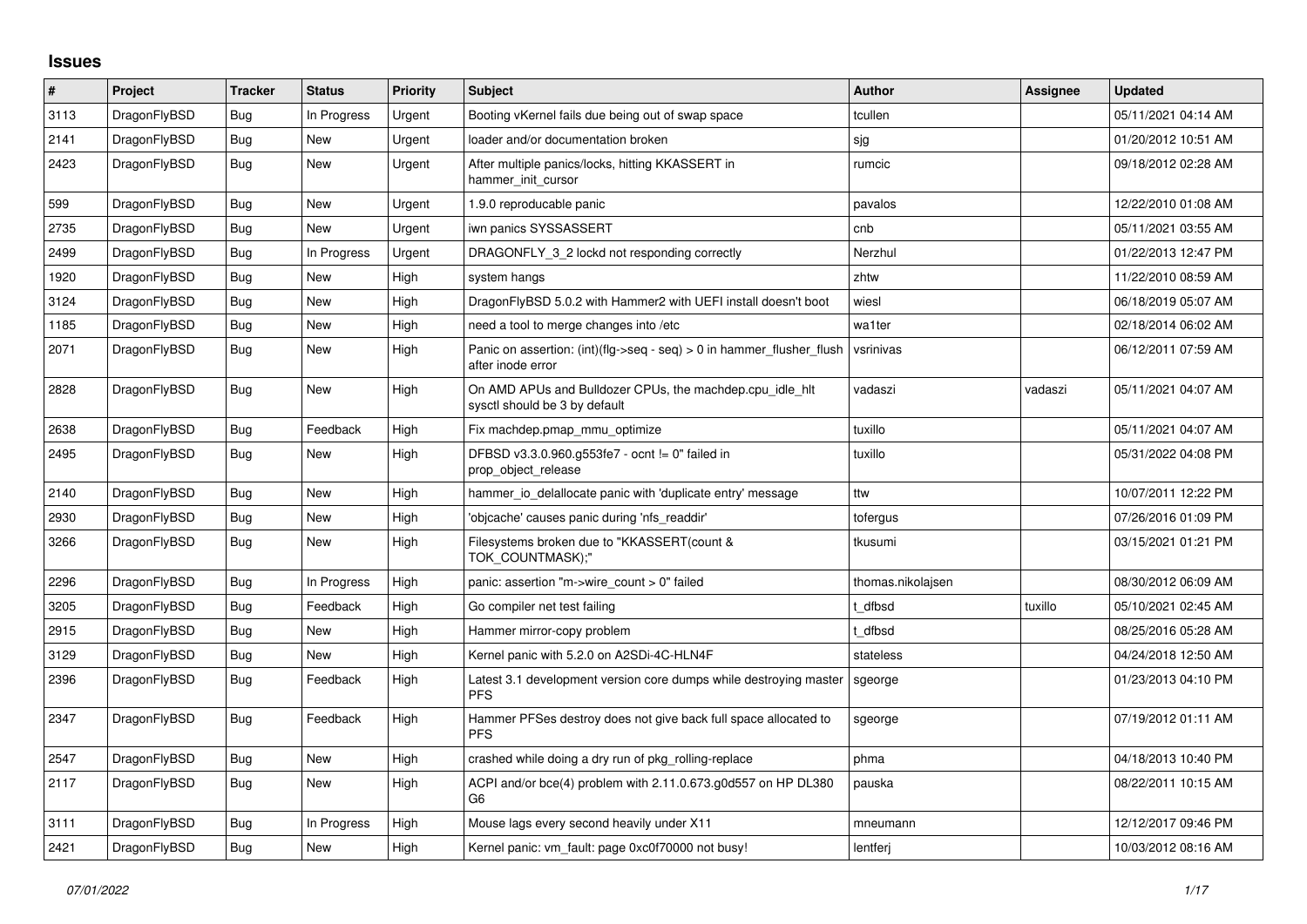| $\vert$ # | Project      | <b>Tracker</b> | <b>Status</b> | Priority | <b>Subject</b>                                                                                                                                              | <b>Author</b>    | <b>Assignee</b> | <b>Updated</b>      |
|-----------|--------------|----------------|---------------|----------|-------------------------------------------------------------------------------------------------------------------------------------------------------------|------------------|-----------------|---------------------|
| 2825      | DragonFlyBSD | Bug            | New           | High     | 3x dhclient = hanging system (objcache exhausted)                                                                                                           | jaccovonb        | sepherosa       | 05/11/2021 03:55 AM |
| 884       | DragonFlyBSD | <b>Bug</b>     | In Progress   | High     | Performance/memory problems under filesystem IO load                                                                                                        | hasso            |                 | 05/11/2021 03:50 AM |
| 2657      | DragonFlyBSD | <b>Bug</b>     | New           | High     | Needs acl to migrate our servers                                                                                                                            | ferney           |                 | 03/31/2014 11:37 AM |
| 1831      | DragonFlyBSD | <b>Bug</b>     | Feedback      | High     | HAMMER "malloc limit exceeded" panic                                                                                                                        | eocallaghan      | dillon          | 06/04/2022 04:38 AM |
| 1198      | DragonFlyBSD | <b>Bug</b>     | <b>New</b>    | High     | DDB loops panic in db_read_bytes                                                                                                                            | corecode         | tuxillo         | 05/11/2021 03:51 AM |
| 2736      | DragonFlyBSD | <b>Bug</b>     | New           | High     | kernel panics on acpi timer probe function                                                                                                                  | cnb              |                 | 05/11/2021 03:55 AM |
| 3240      | DragonFlyBSD | Bug            | New           | High     | compile error because of openssl with /usr/dports/security/rhash for<br>mysql 8 install                                                                     | UlasSAYGIN       |                 | 06/04/2020 08:05 AM |
| 2870      | DragonFlyBSD | Bug            | New           | High     | Broken text and icons when glamor acceleration is used                                                                                                      | 375gnu           | ftigeot         | 01/31/2016 12:13 AM |
| 3194      | DragonFlyBSD | Bug            | New           | High     | Hammer kernel crash on mirror-stream of PFS after upgrade<br>(assertion "cursor->flags &<br>HAMMER_CURSOR_ITERATE_CHECK" failed in<br>hammer_btree_iterate) | Anonymous        |                 | 06/29/2019 01:32 PM |
| 3224      | DragonFlyBSD | <b>Bug</b>     | New           | Normal   | Kernel panic when trying to ping6                                                                                                                           | zhtw             |                 | 03/08/2020 08:55 AM |
| 2324      | DragonFlyBSD | <b>Bug</b>     | New           | Normal   | natacotrol support > 2TB not working even after the ftigeot patch                                                                                           | zenny            |                 | 03/03/2012 01:00 AM |
| 3318      | DragonFlyBSD | <b>Bug</b>     | In Progress   | Normal   | Segmenation fault when a process resumed with checkpt exits                                                                                                 | zabolekar        | tuxillo         | 06/18/2022 08:24 AM |
| 2585      | DragonFlyBSD | <b>Bug</b>     | New           | Normal   | Dfly 3.4.3 on ESXi 5.1, HP Smart Array P410 passthrough<br>recognised, but not functioning                                                                  | yggdrasil        | swildner        | 05/09/2022 08:14 AM |
| 604       | DragonFlyBSD | <b>Bug</b>     | In Progress   | Normal   | 1.8.1-RELEASE - clock runs fast on mainboard ASUS P5A-B                                                                                                     | yeti             |                 | 05/11/2021 03:55 AM |
| 2840      | DragonFlyBSD | <b>Bug</b>     | New           | Normal   | wrong voltage is reported                                                                                                                                   | yellowrabbit2010 |                 | 09/11/2015 06:09 PM |
| 2287      | DragonFlyBSD | <b>Bug</b>     | <b>New</b>    | Normal   | HAMMER(ROOT) Illegal UNDO TAIL signature at<br>300000001967c000                                                                                             | y0n3t4n1         |                 | 11/07/2018 01:22 AM |
| 2886      | DragonFlyBSD | <b>Bug</b>     | New           | Normal   | dragonfly mail agent: sending a testmail causes high system load                                                                                            | worf             |                 | 02/05/2016 05:53 AM |
| 2490      | DragonFlyBSD | <b>Bug</b>     | New           | Normal   | nmalloc should color addresses to avoid cache bank conflictsw                                                                                               | vsrinivas        |                 | 06/10/2014 05:51 AM |
| 2489      | DragonFlyBSD | <b>Bug</b>     | New           | Normal   | nmalloc doesn't cache VA for allocations > 8KB                                                                                                              | vsrinivas        |                 | 06/10/2014 05:51 AM |
| 2360      | DragonFlyBSD | <b>Bug</b>     | In Progress   | Normal   | Wishlist: virtio driver import                                                                                                                              | vsrinivas        |                 | 06/04/2022 04:16 AM |
| 2154      | DragonFlyBSD | Bug            | New           | Normal   | vkernel copyout() doesn't return EFAULT on error                                                                                                            | vsrinivas        |                 | 10/20/2011 03:53 AM |
| 2136      | DragonFlyBSD | <b>Bug</b>     | New           | Normal   | socketpair() doesn't free file descriptors on copyout failure                                                                                               | vsrinivas        |                 | 04/05/2013 09:13 AM |
| 2113      | DragonFlyBSD | Bug            | <b>New</b>    | Normal   | nmalloc threaded program fork leak                                                                                                                          | vsrinivas        | vsrinivas       | 08/11/2011 07:25 PM |
| 2085      | DragonFlyBSD | Bug            | <b>New</b>    | Normal   | panic: assertion: (m->flags & PG_MAPPED) == 0 in<br>vm page free tog                                                                                        | vsrinivas        |                 | 06/10/2011 07:48 AM |
| 2081      | DragonFlyBSD | <b>Bug</b>     | Feedback      | Normal   | Panic on device "detach" / "failure"                                                                                                                        | vsrinivas        |                 | 02/29/2012 07:11 AM |
| 1861      | DragonFlyBSD | <b>Bug</b>     | New           | Normal   | panic via kprintf (lockmgr called in a hard section)                                                                                                        | vsrinivas        |                 | 10/11/2010 12:56 AM |
| 1749      | DragonFlyBSD | <b>Bug</b>     | In Progress   | Normal   | HAMMER fsstress panic in hammer_flush_inode_core<br>'ip->flush_state != HAMMER_FST_FLUSH'                                                                   | vsrinivas        |                 | 05/11/2021 04:06 AM |
| 1744      | DragonFlyBSD | Bug            | In Progress   | Normal   | HAMMER fsstress panic in hammer_setup_child_callback                                                                                                        | vsrinivas        |                 | 05/11/2021 04:05 AM |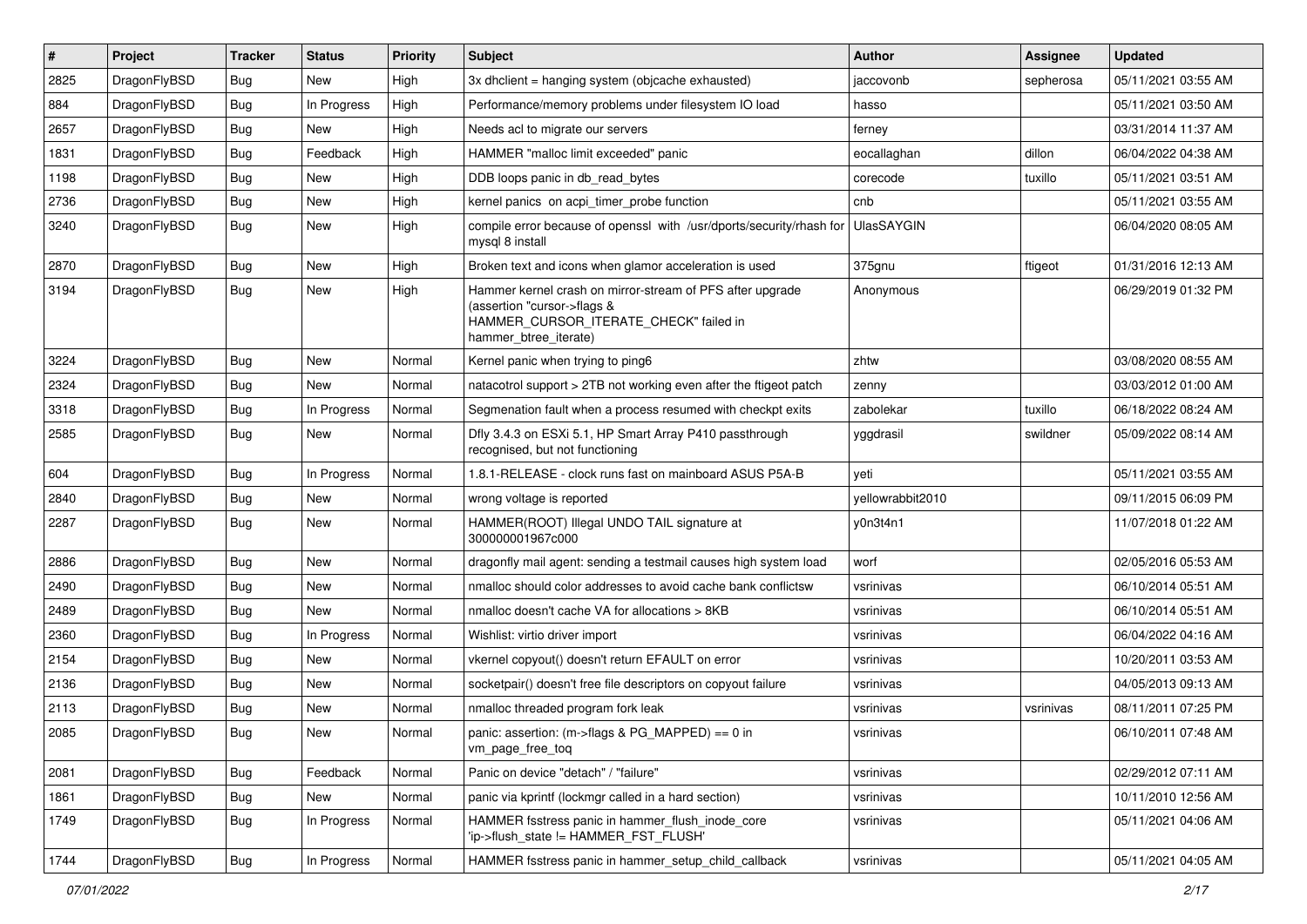| $\vert$ # | Project      | <b>Tracker</b> | <b>Status</b> | <b>Priority</b> | <b>Subject</b>                                                                               | <b>Author</b> | <b>Assignee</b> | <b>Updated</b>      |
|-----------|--------------|----------------|---------------|-----------------|----------------------------------------------------------------------------------------------|---------------|-----------------|---------------------|
| 1661      | DragonFlyBSD | <b>Bug</b>     | In Progress   | Normal          | panic on password entry mount smb filesystem                                                 | vsrinivas     |                 | 11/27/2021 08:29 AM |
| 3314      | DragonFlyBSD | <b>Bug</b>     | New           | Normal          | Bring virtio_console(4) from FreeBSD                                                         | tuxillo       | tuxillo         | 05/29/2022 08:24 AM |
| 3295      | DragonFlyBSD | <b>Bug</b>     | In Progress   | Normal          | Adapt devel/libvirt for nvmm                                                                 | tuxillo       | tuxillo         | 11/03/2021 04:56 PM |
| 3196      | DragonFlyBSD | Bug            | <b>New</b>    | Normal          | test issue after redmine upgrade (2)                                                         | tuxillo       |                 | 07/05/2019 04:33 AM |
| 3157      | DragonFlyBSD | <b>Bug</b>     | <b>New</b>    | Normal          | TP-Link UE300 not working in 5.2-RELEASE                                                     | tuxillo       |                 | 11/15/2018 02:08 PM |
| 2647      | DragonFlyBSD | <b>Bug</b>     | <b>New</b>    | Normal          | HAMMER panic on 3.6.0                                                                        | tuxillo       |                 | 05/11/2021 03:54 AM |
| 2641      | DragonFlyBSD | Bug            | <b>New</b>    | Normal          | Panic when loading natapci as module                                                         | tuxillo       |                 | 05/11/2021 03:54 AM |
| 2630      | DragonFlyBSD | Bug            | <b>New</b>    | Normal          | Bring in latest iconv fixes from FreeBSD10 as well as csmapper<br>updates                    | tuxillo       |                 | 05/11/2021 03:54 AM |
| 2629      | DragonFlyBSD | Bug            | New           | Normal          | Replace gcc44 with llvm34, clang34, and libc++                                               | tuxillo       |                 | 06/02/2014 02:30 PM |
| 2556      | DragonFlyBSD | <b>Bug</b>     | Feedback      | Normal          | DragonFly v3.5.0.81.gd3479 - Process signal weirdness                                        | tuxillo       |                 | 12/17/2013 03:48 PM |
| 2498      | DragonFlyBSD | Bug            | New           | Normal          | DFBSD v3.2.2-RELEASE - LIST_FIRST(&bp->b_dep) == NULL"<br>failed in vfs_vmio_release         | tuxillo       |                 | 05/31/2022 04:09 PM |
| 2358      | DragonFlyBSD | Bug            | In Progress   | Normal          | DFBSD v3.0.2.32.g928ca - panic: hammer: insufficient undo FIFO<br>space!                     | tuxillo       | tuxillo         | 05/10/2021 02:50 AM |
| 2351      | DragonFlyBSD | <b>Bug</b>     | In Progress   | Normal          | DFBSD v3.1.0.579.g44ccf - Stuck during startup, random freezes                               | tuxillo       |                 | 04/24/2012 08:21 AM |
| 2345      | DragonFlyBSD | <b>Bug</b>     | In Progress   | Normal          | DFBSD v3.1.0.457.gd679f - NFS panic on diskless station                                      | tuxillo       |                 | 04/07/2012 05:22 PM |
| 2283      | DragonFlyBSD | <b>Bug</b>     | New           | Normal          | DFBSD DragonFly v2.13.0.957.g4f459 - pmap_release: page<br>should already be gone 0xc27120bc | tuxillo       |                 | 01/23/2012 03:03 AM |
| 2282      | DragonFlyBSD | Bug            | In Progress   | Normal          | gdb segfaults with certain corefiles                                                         | tuxillo       |                 | 01/18/2012 04:40 PM |
| 2224      | DragonFlyBSD | Bug            | <b>New</b>    | Normal          | v2.13.0.291.gaa7ec - Panic on fq while installing world                                      | tuxillo       |                 | 11/18/2011 01:40 AM |
| 2171      | DragonFlyBSD | <b>Bug</b>     | New           | Normal          | DFBSD v2.13.0.151.gdc8442 - panic: assertion "(*ptep &<br>$(PG_MANAGED PG_V)) == PG_V"$      | tuxillo       |                 | 11/04/2011 05:06 PM |
| 2166      | DragonFlyBSD | <b>Bug</b>     | <b>New</b>    | Normal          | DFBSD v2.13.0.109.g05b9d - Strange lockups                                                   | tuxillo       |                 | 10/29/2011 11:20 AM |
| 2129      | DragonFlyBSD | Bug            | <b>New</b>    | Normal          | DFBSD v2.11.0.661.gf9438 i386 - panic: lockmgr thrd_sleep                                    | tuxillo       |                 | 09/05/2011 09:49 AM |
| 2084      | DragonFlyBSD | Bug            | <b>New</b>    | Normal          | DFBSD v2.11.0.242.g4d317 - panic: zone: entry not free                                       | tuxillo       |                 | 07/03/2012 01:23 AM |
| 2078      | DragonFlyBSD | Bug            | New           | Normal          | DFBSD i386 v2.11.0.201.g3ed2f - Panic during installworld into a<br>vn0 device               | tuxillo       |                 | 05/19/2011 07:50 PM |
| 1959      | DragonFlyBSD | Bug            | <b>New</b>    | Normal          | DFBSD v2.9.1.422.gc98f2 - Panic during boot - IPv6 and PF                                    | tuxillo       |                 | 01/13/2011 03:37 AM |
| 1867      | DragonFlyBSD | Bug            | New           | Normal          | it(4) motherboard and fan problems                                                           | tuxillo       |                 | 07/08/2011 10:48 AM |
| 1332      | DragonFlyBSD | Bug            | Feedback      | Normal          | DFBSD 2.2 - Booting usbcdrom/usbsticks on thinkpad hangs on<br>"BTX Halted"                  | tuxillo       |                 | 05/11/2021 04:00 AM |
| 3231      | DragonFlyBSD | <b>Bug</b>     | New           | Normal          | wifi drops on 5.8                                                                            | tse           |                 | 04/06/2020 05:08 AM |
| 3225      | DragonFlyBSD | Bug            | New           | Normal          | nfsd freeze when using qemu                                                                  | tse           |                 | 03/17/2020 11:52 AM |
| 3208      | DragonFlyBSD | <b>Bug</b>     | New           | Normal          | Crash related to nfsd                                                                        | tse           |                 | 06/11/2020 05:52 AM |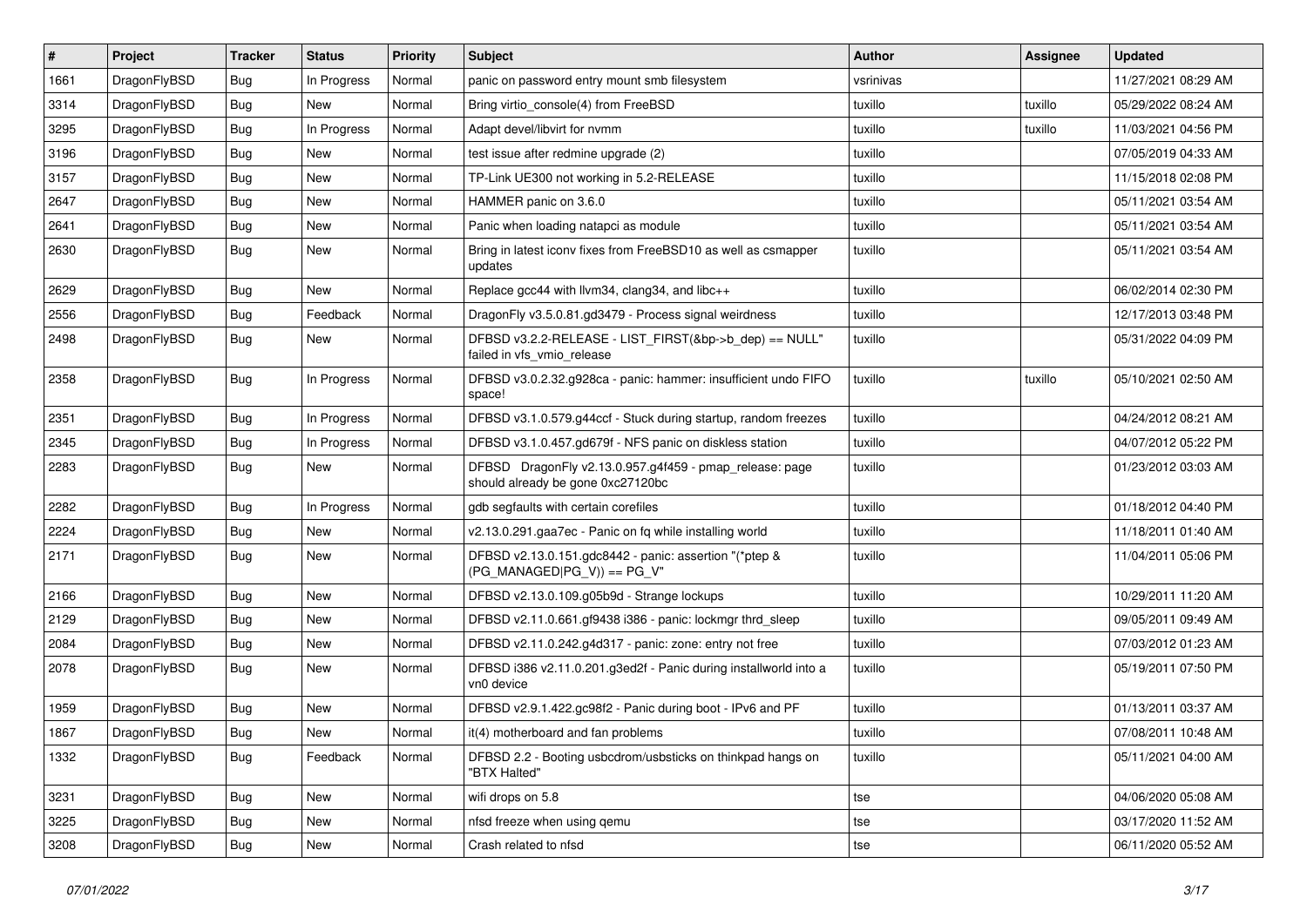| $\sharp$ | Project      | <b>Tracker</b> | <b>Status</b> | <b>Priority</b> | Subject                                                                                                  | <b>Author</b>     | Assignee | <b>Updated</b>      |
|----------|--------------|----------------|---------------|-----------------|----------------------------------------------------------------------------------------------------------|-------------------|----------|---------------------|
| 3199     | DragonFlyBSD | Bug            | New           | Normal          | PFS label not found panic                                                                                | tse               |          | 08/21/2019 03:51 AM |
| 3197     | DragonFlyBSD | Bug            | New           | Normal          | DragonFly upgrades                                                                                       | tse               |          | 04/18/2020 04:18 PM |
| 3170     | DragonFlyBSD | Bug            | New           | Normal          | repeatable nfsd crash                                                                                    | tse               |          | 06/11/2020 05:52 AM |
| 806      | DragonFlyBSD | Bug            | Feedback      | Normal          | boot error on MacBook                                                                                    | tralamazza        |          | 06/04/2022 05:28 AM |
| 3319     | DragonFlyBSD | <b>Bug</b>     | New           | Normal          | setproctitle() calls can change effect of later setproctitle() calls                                     | tonyc             |          | 06/29/2022 06:10 PM |
| 3252     | DragonFlyBSD | Bug            | New           | Normal          | tcsetattr/tcgetattr set errno incorrectly on non-TTY                                                     | tonyc             |          | 10/26/2020 09:34 PM |
| 1579     | DragonFlyBSD | <b>Bug</b>     | Feedback      | Normal          | dfly 2.4.1 does not like HP DL360G4p and Smart Array 6400 with<br>MSA20                                  | tomaz.borstnar    | tuxillo  | 06/02/2014 02:44 PM |
| 1282     | DragonFlyBSD | Bug            | Feedback      | Normal          | panic (trap 12) when booting SMP kernel on Atom 330 (dual core)                                          | tomaz.borstnar    |          | 05/11/2021 04:00 AM |
| 2473     | DragonFlyBSD | Bug            | New           | Normal          | Kernel crash when trying to up the wpi0 device (Dfly<br>v3.3.0.758.g47388-DEVELOPMENT)                   | tomaz             |          | 02/24/2014 08:50 AM |
| 2812     | DragonFlyBSD | Bug            | <b>New</b>    | Normal          | Panic on Intel DE3815TYKHE                                                                               | tmorp             |          | 05/14/2015 03:14 PM |
| 3316     | DragonFlyBSD | Bug            | New           | Normal          | hammer2_dirent_create() allows creating >1 dirents with the same<br>name                                 | tkusumi           |          | 06/05/2022 12:35 PM |
| 3312     | DragonFlyBSD | Submit         | New           | Normal          | hammer2: redundant chain modify after chain creation                                                     | tkusumi           |          | 05/15/2022 01:35 PM |
| 3269     | DragonFlyBSD | Bug            | In Progress   | Normal          | Is double-buffer'd buf still required by HAMMER2 ?                                                       | tkusumi           |          | 05/12/2021 04:09 PM |
| 3249     | DragonFlyBSD | <b>Bug</b>     | New           | Normal          | HAMMER2 fsync(2) not working properly                                                                    | tkusumi           |          | 09/21/2020 07:07 AM |
| 3246     | DragonFlyBSD | <b>Bug</b>     | <b>New</b>    | Normal          | HAMMER2 unable to handle ENOSPC properly                                                                 | tkusumi           |          | 09/04/2020 11:11 AM |
| 3184     | DragonFlyBSD | Bug            | <b>New</b>    | Normal          | tsleep(9) return value when PCATCH specified                                                             | tkusumi           |          | 04/03/2019 06:49 AM |
| 3142     | DragonFlyBSD | Submit         | New           | Normal          | lib/libdmsg: Unbreak using new API EVP_CIPHER_CTX_new()                                                  | tkusumi           |          | 07/08/2018 04:18 AM |
| 2857     | DragonFlyBSD | Bug            | New           | Normal          | hammer stalls via bitcoin-qt                                                                             | tkusumi           |          | 11/30/2015 06:52 AM |
| 2459     | DragonFlyBSD | <b>Bug</b>     | Feedback      | Normal          | apic problems with HP Probook 4510s                                                                      | thowe             |          | 11/27/2021 08:22 AM |
| 2609     | DragonFlyBSD | <b>Bug</b>     | New           | Normal          | master: panic: assertion<br>"LWKT_TOKEN_HELD_ANY(vm_object_token(object))" failed in<br>swp pager lookup | thomas.nikolajsen |          | 11/28/2013 11:36 AM |
| 2436     | DragonFlyBSD | Bug            | New           | Normal          | panic: assertion "lp->lwp_qcpu == dd->cpuid" failed in<br>dfly_acquire_curproc                           | thomas.nikolajsen |          | 01/23/2013 11:07 AM |
| 1984     | DragonFlyBSD | Bug            | New           | Normal          | hammer mount fails after crash - HAMMER: FIFO record bad head<br>signature                               | thomas.nikolajsen |          | 03/08/2011 06:57 PM |
| 3135     | DragonFlyBSD | Submit         | New           | Normal          | Add EVFILT_RECV and EVFILT_SEND                                                                          | tautolog          |          | 05/25/2018 09:59 PM |
| 3036     | DragonFlyBSD | <b>Bug</b>     | New           | Normal          | panic in icmp_redirect_start() ASSERT_IN_NETISR(0)                                                       | tautolog          |          | 05/11/2017 07:27 PM |
| 2921     | DragonFlyBSD | Submit         | <b>New</b>    | Normal          | Allow moused to accept userland mouse events                                                             | tautolog          |          | 05/11/2021 04:08 AM |
| 3217     | DragonFlyBSD | <b>Bug</b>     | New           | Normal          | rescue tools: make install fails if rescue folder doesn't exist                                          | t dfbsd           |          | 11/27/2019 08:16 PM |
| 2509     | DragonFlyBSD | <b>Bug</b>     | <b>New</b>    | Normal          | Redefinition of DIRBLKSIZ in restore(8)                                                                  | swildner          |          | 06/04/2022 04:40 AM |
| 1913     | DragonFlyBSD | <b>Bug</b>     | New           | Normal          | panic: assertion: ip->flush_state != HAMMER_FST_FLUSH in<br>hammer_flush_inode_core                      | swildner          |          | 11/20/2010 05:27 PM |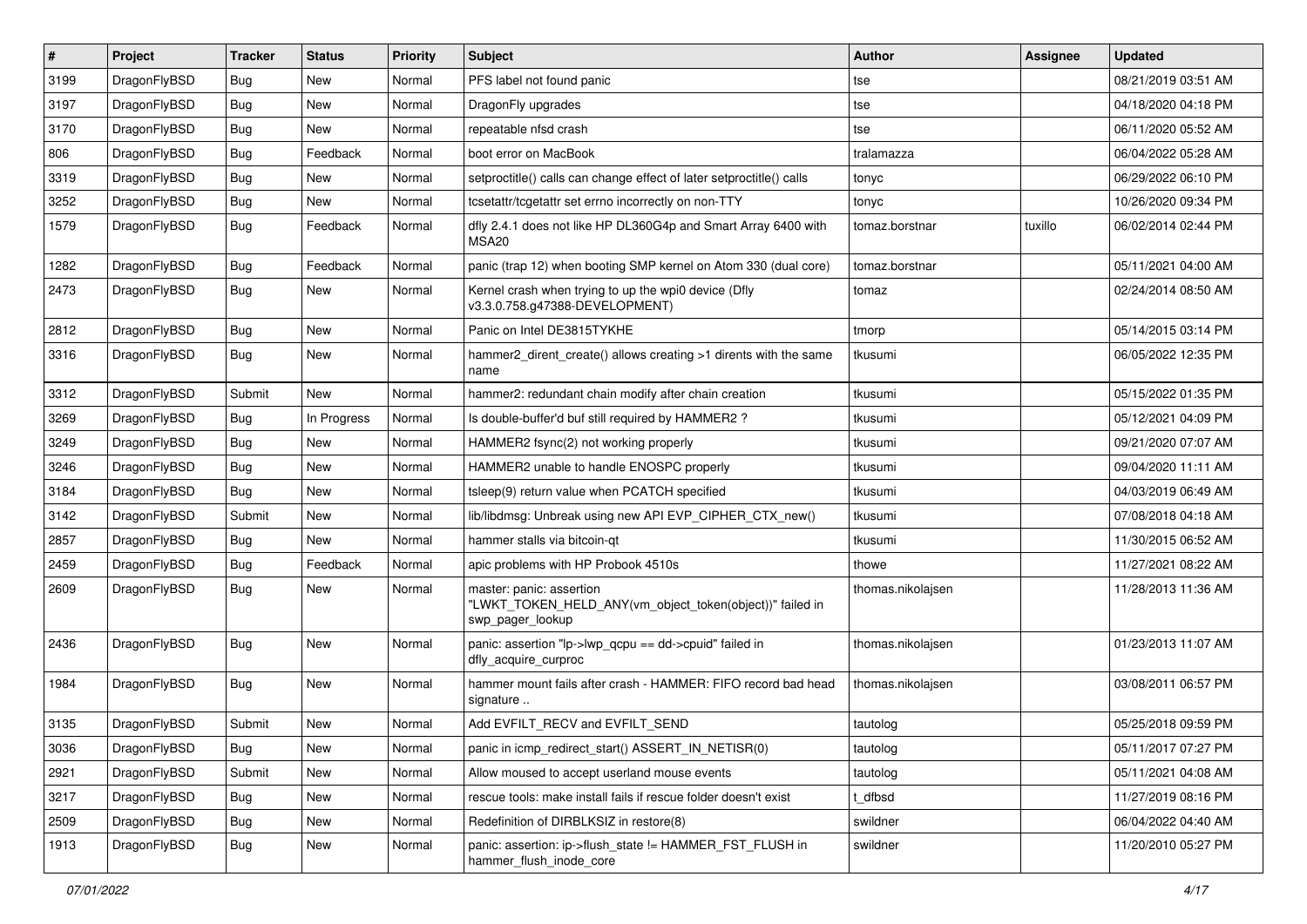| $\sharp$ | Project      | <b>Tracker</b> | <b>Status</b> | <b>Priority</b> | Subject                                                                              | <b>Author</b> | Assignee | <b>Updated</b>      |
|----------|--------------|----------------|---------------|-----------------|--------------------------------------------------------------------------------------|---------------|----------|---------------------|
| 1907     | DragonFlyBSD | <b>Bug</b>     | New           | Normal          | Hammer crash in hammer_flusher_flush()                                               | swildner      |          | 11/11/2010 05:07 AM |
| 243      | DragonFlyBSD | Bug            | Feedback      | Normal          | weird behavior in the shell                                                          | swildner      |          | 05/31/2022 02:51 PM |
| 2082     | DragonFlyBSD | <b>Bug</b>     | New           | Normal          | dfbsd 2.10.1 amd64 - mc port build error with 'bmake bin-install'                    | sun-doctor    |          | 05/25/2011 07:18 PM |
| 2055     | DragonFlyBSD | <b>Bug</b>     | New           | Normal          | $ssh + IPV6 + bridge \Rightarrow connection freezes$                                 | steve         |          | 04/24/2011 07:13 PM |
| 2004     | DragonFlyBSD | <b>Bug</b>     | <b>New</b>    | Normal          | LWKT_WAIT_IPIQ panic                                                                 | steve         |          | 03/08/2011 05:46 PM |
| 2587     | DragonFlyBSD | <b>Bug</b>     | <b>New</b>    | Normal          | SATA DVD writer not detected by DragonFly                                            | srussell      |          | 09/04/2020 08:55 AM |
| 2586     | DragonFlyBSD | <b>Bug</b>     | New           | Normal          | pf: "modulate" state seems problematic                                               | srussell      |          | 09/25/2013 07:36 PM |
| 2077     | DragonFlyBSD | <b>Bug</b>     | New           | Normal          | USB devices conflicting                                                              | srussell      |          | 05/17/2011 05:12 PM |
| 2936     | DragonFlyBSD | <b>Bug</b>     | New           | Normal          | loader.efi crashes while loading kernel                                              | spaceille     |          | 08/20/2016 06:17 AM |
| 1964     | DragonFlyBSD | <b>Bug</b>     | New           | Normal          | iwn (panic assertion : wlan_assert_serialized)                                       | sjmm.ptr      | josepht  | 02/01/2011 12:57 PM |
| 2061     | DragonFlyBSD | <b>Bug</b>     | New           | Normal          | USB keyboard boot panic                                                              | sjg           |          | 05/04/2012 12:20 AM |
| 1786     | DragonFlyBSD | <b>Bug</b>     | <b>New</b>    | Normal          | Calling NULL function pointer initiates panic loop                                   | sjg           |          | 10/11/2010 05:28 PM |
| 1302     | DragonFlyBSD | Bug            | In Progress   | Normal          | Checkpoint regression?                                                               | sjg           | sjg      | 07/10/2013 05:22 PM |
| 2891     | DragonFlyBSD | <b>Bug</b>     | <b>New</b>    | Normal          | Kernel panic in IEEE802.11 related code                                              | shamaz        |          | 05/29/2016 05:49 PM |
| 2863     | DragonFlyBSD | <b>Bug</b>     | New           | Normal          | HAMMER synch tid is zero                                                             | shamaz        |          | 12/12/2015 11:24 PM |
| 2820     | DragonFlyBSD | <b>Bug</b>     | New           | Normal          | TP-Link USB Wi-Fi adapter cannot be reattached to the system                         | shamaz        |          | 05/22/2015 09:45 PM |
| 1961     | DragonFlyBSD | <b>Bug</b>     | New           | Normal          | Can't create dump from DDB                                                           | shamaz        |          | 01/29/2011 09:02 PM |
| 1935     | DragonFlyBSD | <b>Bug</b>     | <b>New</b>    | Normal          | mouse does not work after switching between x and console                            | shamaz        |          | 12/13/2010 10:06 AM |
| 1884     | DragonFlyBSD | <b>Bug</b>     | <b>New</b>    | Normal          | System completely freezes while listening music (devbuf: malloc<br>limit exceeded)   | shamaz        |          | 01/24/2011 05:00 PM |
| 2124     | DragonFlyBSD | Bug            | <b>New</b>    | Normal          | getty repeating too quickly on port /dev/ttyv0                                       | sgeorge.ml    |          | 09/01/2011 04:28 AM |
| 3160     | DragonFlyBSD | Submit         | In Progress   | Normal          | State the implementation difference in pkill/pgrep manual                            | sevan         | tuxillo  | 06/03/2022 05:15 PM |
| 2933     | DragonFlyBSD | Submit         | New           | Normal          | Remove unix domain socket support from cat(1)                                        | sevan         |          | 08/01/2016 08:10 PM |
| 2924     | DragonFlyBSD | <b>Bug</b>     | New           | Normal          | cat -v fails to tag characters in extended table with M- prefix with<br>some locales | sevan         |          | 07/11/2016 07:18 AM |
| 2100     | DragonFlyBSD | <b>Bug</b>     | Feedback      | Normal          | devfs related panic                                                                  | sepherosa     | alexh    | 07/10/2011 02:29 PM |
| 2042     | DragonFlyBSD | <b>Bug</b>     | <b>New</b>    | Normal          | kernel panic, when run boot0cfg                                                      | sepherosa     |          | 05/31/2022 03:01 PM |
| 1944     | DragonFlyBSD | <b>Bug</b>     | New           | Normal          | panic: backing_object 0xdea7b258 was somehow re-referenced<br>during collapse!       | sepherosa     |          | 12/27/2010 02:06 AM |
| 2123     | DragonFlyBSD | Bug            | New           | Normal          | hammer is losing files                                                               | schmir        |          | 08/30/2011 07:56 PM |
| 3047     | DragonFlyBSD | <b>Bug</b>     | New           | Normal          | HAMMER critical write error                                                          | samuel        |          | 06/19/2019 09:50 AM |
| 2549     | DragonFlyBSD | <b>Bug</b>     | In Progress   | Normal          | netgraph7: Kernel page fault.                                                        | russiane39    | nant     | 05/10/2013 11:20 PM |
| 2316     | DragonFlyBSD | <b>Bug</b>     | New           | Normal          | Ungraceful invalid password handling for adding a new user in the<br>installer       | rune          |          | 04/27/2012 11:23 PM |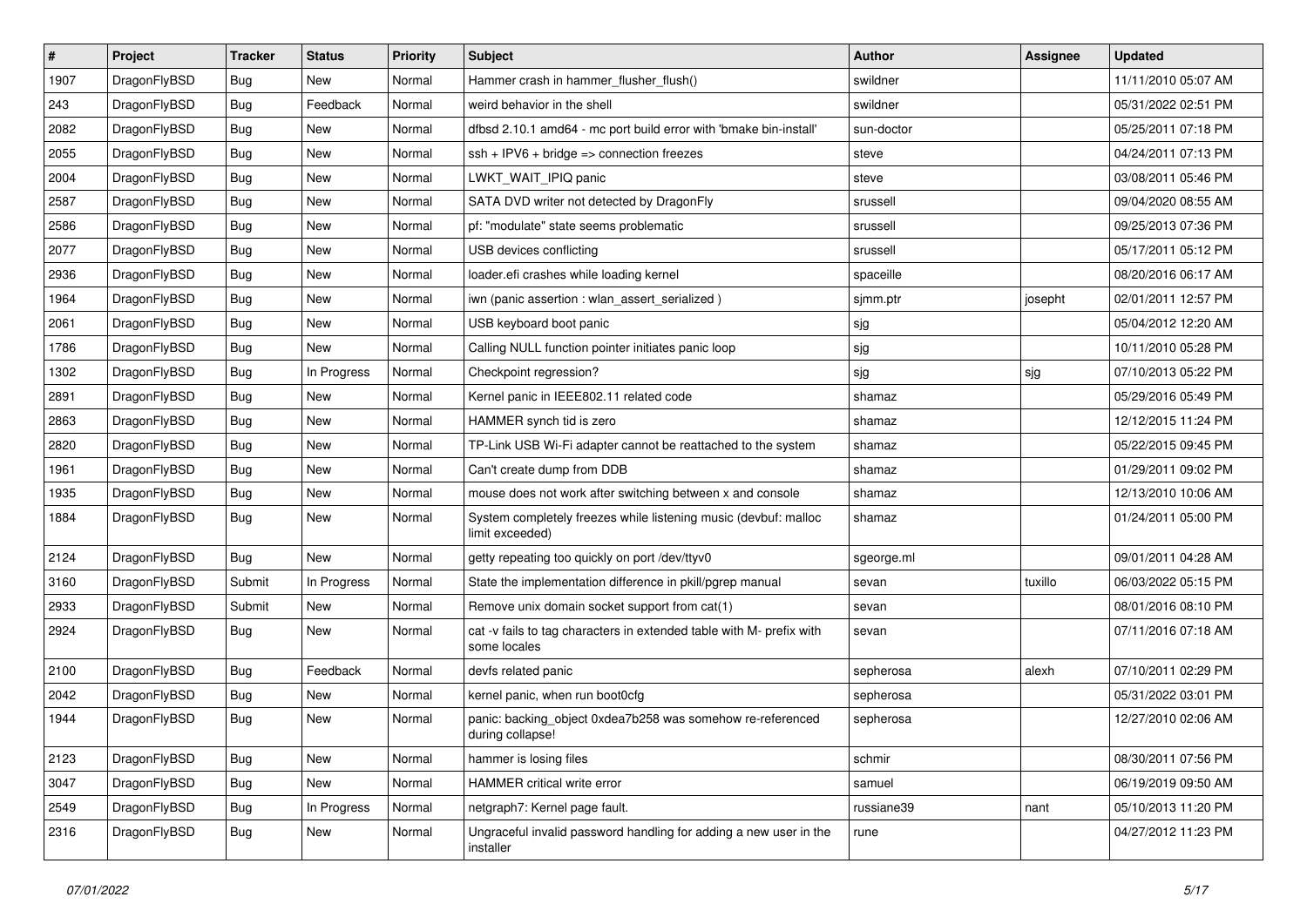| ∦    | Project      | <b>Tracker</b> | <b>Status</b> | <b>Priority</b> | <b>Subject</b>                                                                                                                                                                                    | Author       | Assignee | <b>Updated</b>      |
|------|--------------|----------------|---------------|-----------------|---------------------------------------------------------------------------------------------------------------------------------------------------------------------------------------------------|--------------|----------|---------------------|
| 2080 | DragonFlyBSD | Bug            | New           | Normal          | panic: lockmgr thrd_sleep: called from interrupt, ipi, or hard code<br>section                                                                                                                    | rumcic       |          | 05/30/2011 05:06 PM |
| 2072 | DragonFlyBSD | <b>Bug</b>     | <b>New</b>    | Normal          | Fatal trap 12: stopped at lwkt send ipig3                                                                                                                                                         | rumcic       |          | 05/17/2011 04:12 AM |
| 1975 | DragonFlyBSD | Bug            | <b>New</b>    | Normal          | Applications seg fault in select() and poll()                                                                                                                                                     | rumcic       |          | 05/31/2022 02:58 PM |
| 1874 | DragonFlyBSD | <b>Bug</b>     | <b>New</b>    | Normal          | mpd listening on all IPs, accepting only on one                                                                                                                                                   | rumcic       |          | 05/08/2011 01:01 PM |
| 1873 | DragonFlyBSD | <b>Bug</b>     | New           | Normal          | Panic upon usb mouse detach and reattaching                                                                                                                                                       | rumcic       |          | 02/01/2011 09:53 AM |
| 1580 | DragonFlyBSD | <b>Bug</b>     | Feedback      | Normal          | Panic (Fatal trap 12: page fault while in kernel mode) while playing<br>with pf and netif names                                                                                                   | rumcic       |          | 12/21/2018 01:21 AM |
| 1489 | DragonFlyBSD | Bug            | Feedback      | Normal          | panic: ufs dirbad: bad dir                                                                                                                                                                        | rumcic       |          | 03/10/2013 04:34 AM |
| 1250 | DragonFlyBSD | <b>Bug</b>     | Feedback      | Normal          | Panic upon plugging an USB flash drive into the machine                                                                                                                                           | rumcic       |          | 03/10/2013 05:17 AM |
| 1249 | DragonFlyBSD | <b>Bug</b>     | Feedback      | Normal          | panic: ffs vfree: freeing free inode                                                                                                                                                              | rumcic       |          | 03/10/2013 05:13 AM |
| 1218 | DragonFlyBSD | Bug            | In Progress   | Normal          | panic: assertion: $error == 0$ in hammer start transaction                                                                                                                                        | rumcic       |          | 05/11/2021 04:00 AM |
| 1192 | DragonFlyBSD | Submit         | <b>New</b>    | Normal          | KKASSERTs in sys/kern/uipc_{msg,socket}.c are too strict                                                                                                                                          | rumcic       |          | 05/11/2021 04:07 AM |
| 998  | DragonFlyBSD | <b>Bug</b>     | In Progress   | Normal          | Unconfiguring a vn while it is mounted                                                                                                                                                            | rumcic       | tuxillo  | 05/11/2021 04:00 AM |
| 3141 | DragonFlyBSD | Bug            | <b>New</b>    | Normal          | dhclient blocks boot process                                                                                                                                                                      | rowo         |          | 12/16/2018 11:01 AM |
| 2738 | DragonFlyBSD | <b>Bug</b>     | New           | Normal          | Hammer: Strange behavior when trying to recover old version of<br>moved file                                                                                                                      | roland       |          | 11/20/2014 08:02 AM |
| 2626 | DragonFlyBSD | <b>Bug</b>     | New           | Normal          | iwn driver drops with error: "firmware error 'iwn intr: fatal firmware<br>error""                                                                                                                 | rodyaj       |          | 01/09/2014 05:50 AM |
| 2430 | DragonFlyBSD | <b>Bug</b>     | <b>New</b>    | Normal          | Alternate Password Hash method                                                                                                                                                                    | robin.carey1 |          | 10/07/2012 06:28 AM |
| 2138 | DragonFlyBSD | <b>Bug</b>     | <b>New</b>    | Normal          | > 100% CPU usage                                                                                                                                                                                  | robin.carey1 |          | 09/26/2011 12:20 PM |
| 1836 | DragonFlyBSD | <b>Bug</b>     | <b>New</b>    | Normal          | Incorrect TCP checksum show up in tcpdump                                                                                                                                                         | robgar1      |          | 05/15/2022 11:22 AM |
| 2822 | DragonFlyBSD | Bug            | <b>New</b>    | Normal          | USB 3.0 stick throws "reading primary partition table: error<br>accessing offset 000[] for 152" error, while the stick works on any<br>other OS I tested                                          | revuwa       | profmakx | 06/29/2015 05:56 AM |
| 3313 | DragonFlyBSD | Bug            | New           | Normal          | Can't boot from my live USB at all. The kernel loading process<br>hangs.                                                                                                                          | rempas       |          | 06/03/2022 12:16 AM |
| 1560 | DragonFlyBSD | <b>Bug</b>     | Feedback      | Normal          | Unable to modify partition table on ThinkPad T61p during install                                                                                                                                  | rehsack      |          | 01/15/2015 08:57 AM |
| 2371 | DragonFlyBSD | <b>Bug</b>     | <b>New</b>    | Normal          | Timezone problem with America/Sao Paulo                                                                                                                                                           | raitech      |          | 05/17/2012 01:42 PM |
| 1942 | DragonFlyBSD | <b>Bug</b>     | <b>New</b>    | Normal          | locking against myself in getcacheblk()?                                                                                                                                                          | qhwt.dfly    |          | 05/31/2022 02:15 PM |
| 1917 | DragonFlyBSD | Bug            | New           | Normal          | panic: assertion: (RB_EMPTY(&ip->rec_tree) && (ip->flags &<br>HAMMER_INODE_XDIRTY) == 0)    (!RB_EMPTY(&ip->rec_tree)<br>&& (ip->flags & HAMMER_INODE_XDIRTY) != 0) in<br>hammer_flush_inode_done | qhwt.dfly    |          | 11/24/2010 03:23 AM |
| 1876 | DragonFlyBSD | <b>Bug</b>     | New           | Normal          | devfs in $ ail + logging$ out from console(ttyv1+) -> panic                                                                                                                                       | qhwt.dfly    | tuxillo  | 05/31/2022 03:24 PM |
| 1577 | DragonFlyBSD | <b>Bug</b>     | Feedback      | Normal          | panic: assertion: leaf->base.obj id == ip->obj id in<br>hammer_ip_delete_range                                                                                                                    | qhwt+dfly    |          | 05/11/2021 04:01 AM |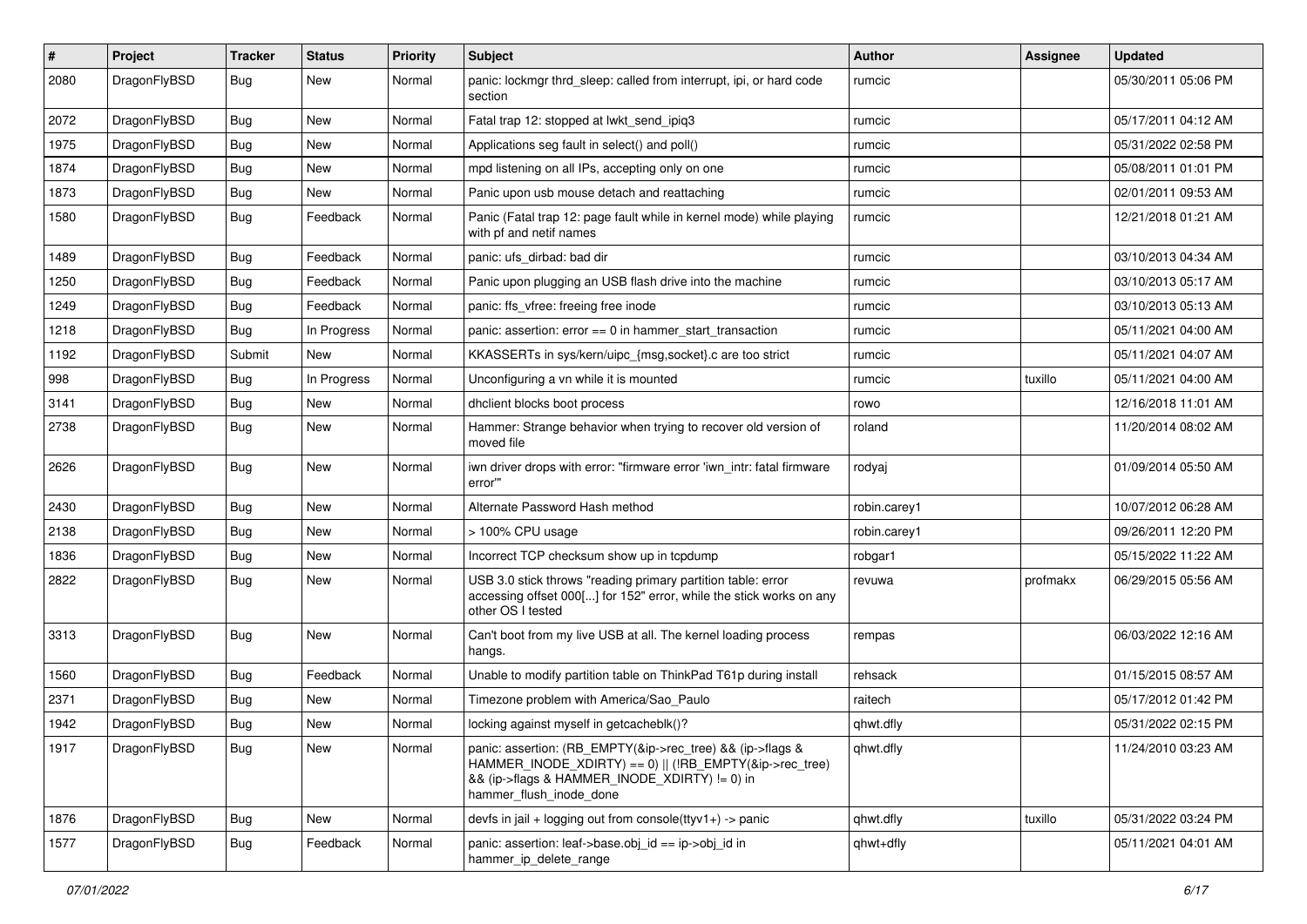| #    | Project      | <b>Tracker</b> | <b>Status</b> | <b>Priority</b> | Subject                                                                                                        | <b>Author</b> | Assignee | <b>Updated</b>      |
|------|--------------|----------------|---------------|-----------------|----------------------------------------------------------------------------------------------------------------|---------------|----------|---------------------|
| 1387 | DragonFlyBSD | <b>Bug</b>     | Feedback      | Normal          | zero-size malloc and ps: kvm_getprocs: Bad address                                                             | qhwt+dfly     |          | 05/11/2021 04:00 AM |
| 1368 | DragonFlyBSD | <b>Bug</b>     | In Progress   | Normal          | suspend signal race?                                                                                           | qhwt+dfly     |          | 05/11/2021 03:51 AM |
| 570  | DragonFlyBSD | <b>Bug</b>     | Feedback      | Normal          | 1.8.x: ACPI problems                                                                                           | qhwt+dfly     |          | 06/02/2014 03:45 AM |
| 3245 | DragonFlyBSD | <b>Bug</b>     | New           | Normal          | panic: free: guard1x fail, i915 load from loader.conf                                                          | polachok      |          | 08/21/2020 10:36 AM |
| 1101 | DragonFlyBSD | <b>Bug</b>     | Feedback      | Normal          | ohci related panic                                                                                             | polachok      |          | 05/11/2021 04:00 AM |
| 2496 | DragonFlyBSD | <b>Bug</b>     | <b>New</b>    | Normal          | NTFS malloc limit exceeded                                                                                     | plasmob       | tuxillo  | 02/19/2013 08:47 AM |
| 3302 | DragonFlyBSD | <b>Bug</b>     | New           | Normal          | Will not boot on System76 Lemur Pro (lemp10)                                                                   | piecuch       |          | 11/03/2021 10:21 AM |
| 3298 | DragonFlyBSD | <b>Bug</b>     | <b>New</b>    | Normal          | Running "w" and having logged in via XDM through VNC, "w" prints<br>an extra error message                     | piecuch       |          | 10/25/2021 09:16 AM |
| 3239 | DragonFlyBSD | <b>Bug</b>     | <b>New</b>    | Normal          | unable to SIGKILL glitched emacs                                                                               | piecuch       |          | 05/26/2020 03:30 AM |
| 3238 | DragonFlyBSD | <b>Bug</b>     | New           | Normal          | race conditions when printing from vkernel console                                                             | piecuch       |          | 05/19/2020 02:50 PM |
| 3247 | DragonFlyBSD | <b>Bug</b>     | New           | Normal          | Kernel panic doing nothing much                                                                                | phma          |          | 09/12/2020 11:40 PM |
| 2816 | DragonFlyBSD | <b>Bug</b>     | New           | Normal          | A multitasking process being debugged can get stuck                                                            | phma          |          | 05/19/2015 03:57 AM |
| 2611 | DragonFlyBSD | <b>Bug</b>     | <b>New</b>    | Normal          | Change in IP address results in network not working                                                            | phma          |          | 12/05/2013 07:55 PM |
| 2557 | DragonFlyBSD | <b>Bug</b>     | New           | Normal          | stock 3.4.1 kernel halts during booting if dm and dm_target_crypt<br>are loaded and RAID controller is present | phma          |          | 05/12/2013 10:38 PM |
| 2389 | DragonFlyBSD | <b>Bug</b>     | New           | Normal          | computer crashed while listing processes                                                                       | phma          |          | 06/18/2012 02:49 PM |
| 2387 | DragonFlyBSD | <b>Bug</b>     | <b>New</b>    | Normal          | hammer ignores -t during dedup                                                                                 | phma          |          | 06/17/2012 12:30 PM |
| 2331 | DragonFlyBSD | <b>Bug</b>     | New           | Normal          | reading mouse mode from unopen file descriptor hangs mouse<br>driver                                           | phma          |          | 03/14/2012 09:43 AM |
| 2311 | DragonFlyBSD | <b>Bug</b>     | <b>New</b>    | Normal          | Xorg crash having something to do with drm                                                                     | phma          |          | 02/22/2012 09:59 AM |
| 2306 | DragonFlyBSD | Bug            | <b>New</b>    | Normal          | a crash starts the kernel debugger in text mode, but just reboots in X                                         | phma          |          | 02/11/2012 08:02 PM |
| 1559 | DragonFlyBSD | Bug            | <b>New</b>    | Normal          | kernel trap                                                                                                    | phma          |          | 11/27/2021 08:43 AM |
| 1990 | DragonFlyBSD | Bug            | <b>New</b>    | Normal          | /mnt too large to mount                                                                                        | peur.neu      |          | 02/16/2011 11:24 PM |
| 1951 | DragonFlyBSD | Bug            | New           | Normal          | dma_timeouts at phyaddr on a good hdd                                                                          | peur.neu      |          | 01/04/2011 07:12 AM |
| 1943 | DragonFlyBSD | Bug            | <b>New</b>    | Normal          | hammer assertion panic                                                                                         | peter         |          | 12/27/2010 12:45 AM |
| 3226 | DragonFlyBSD | Bug            | New           | Normal          | Xorg freezes in vm: thread stuck in "objtrm1"                                                                  | peeter        |          | 04/08/2020 02:10 AM |
| 2970 | DragonFlyBSD | Bug            | New           | Normal          | kernel 4.7: "Is -I" causes panic on UDF filesystem: "bgetvp -<br>overlapping buffer"                           | peeter        |          | 12/21/2016 02:46 AM |
| 2898 | DragonFlyBSD | <b>Bug</b>     | New           | Normal          | HAMMER panic                                                                                                   | pavalos       |          | 11/03/2018 07:05 AM |
| 2526 | DragonFlyBSD | <b>Bug</b>     | <b>New</b>    | Normal          | hammer cleanup doesn't run on first day of DST                                                                 | pavalos       |          | 10/18/2016 05:28 PM |
| 2248 | DragonFlyBSD | <b>Bug</b>     | New           | Normal          | sysctl panic                                                                                                   | pavalos       |          | 11/23/2011 06:23 PM |
| 2199 | DragonFlyBSD | <b>Bug</b>     | New           | Normal          | screen segfaults if utmpx isn't present                                                                        | pavalos       |          | 11/15/2011 10:52 PM |
| 2099 | DragonFlyBSD | <b>Bug</b>     | New           | Normal          | page fault panic in vm system                                                                                  | pavalos       |          | 07/10/2011 08:51 AM |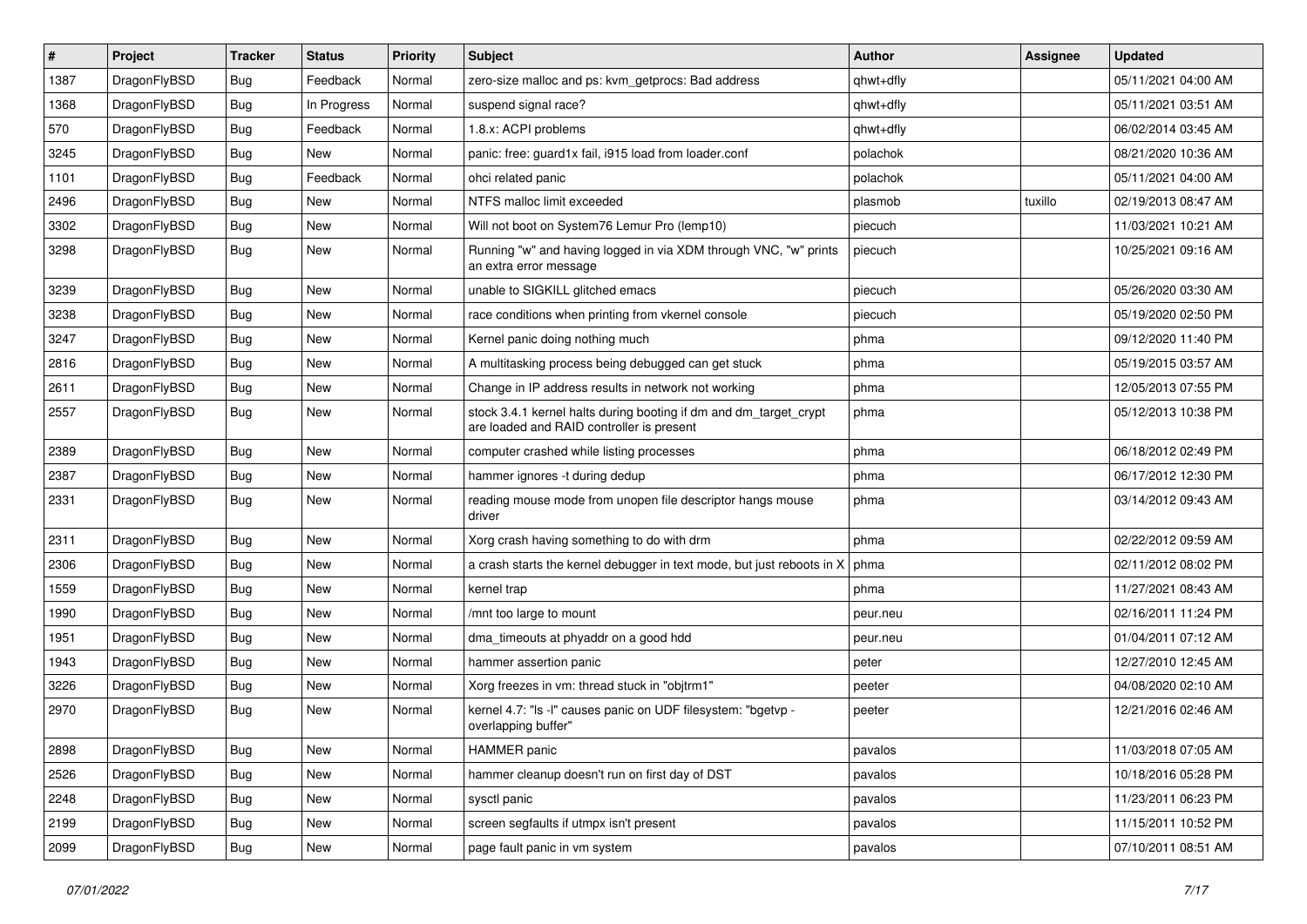| #    | Project      | <b>Tracker</b> | <b>Status</b> | <b>Priority</b> | Subject                                                                                                            | <b>Author</b>          | Assignee  | <b>Updated</b>      |
|------|--------------|----------------|---------------|-----------------|--------------------------------------------------------------------------------------------------------------------|------------------------|-----------|---------------------|
| 2048 | DragonFlyBSD | Bug            | <b>New</b>    | Normal          | panic: ffs_sync: rofs mod                                                                                          | pavalos                |           | 04/12/2011 05:45 AM |
| 2008 | DragonFlyBSD | <b>Bug</b>     | <b>New</b>    | Normal          | lwkt_setcpu_remote: td->td_flags 00800621 console flood                                                            | pavalos                |           | 03/06/2011 09:37 PM |
| 1969 | DragonFlyBSD | <b>Bug</b>     | <b>New</b>    | Normal          | pf-related network problem                                                                                         | pavalos                | lentferj  | 02/01/2011 06:57 PM |
| 1949 | DragonFlyBSD | Bug            | <b>New</b>    | Normal          | iwn panic                                                                                                          | pavalos                |           | 01/30/2011 03:21 AM |
| 1946 | DragonFlyBSD | Bug            | <b>New</b>    | Normal          | ieee80211 panic                                                                                                    | pavalos                | josepht   | 01/27/2011 06:00 PM |
| 1769 | DragonFlyBSD | Bug            | New           | Normal          | panic: assertion: tp->tt msg->tt cpuid == mycpuid in<br>tcp_callout_active                                         | pavalos                | sjg       | 05/15/2022 11:07 AM |
| 2874 | DragonFlyBSD | <b>Bug</b>     | New           | Normal          | make world DESTDIR=/emptydir fails                                                                                 | pascii                 |           | 12/25/2015 07:04 AM |
| 3152 | DragonFlyBSD | Bug            | Feedback      | Normal          | Console's size in ttyv0 and single user mode is sticking to 80x25,<br>while ttyv1 can make use of the whole screen | overtime               |           | 02/24/2019 01:08 AM |
| 2802 | DragonFlyBSD | <b>Bug</b>     | <b>New</b>    | Normal          | USB Wifi urtwn0 crash from cd boot                                                                                 | opvalues               |           | 03/10/2015 01:07 AM |
| 2799 | DragonFlyBSD | Bug            | <b>New</b>    | Normal          | Fatal trap 12 caused by moused(8) -p/dev/cual0                                                                     | opvalues               |           | 03/04/2015 11:01 PM |
| 3052 | DragonFlyBSD | <b>Bug</b>     | <b>New</b>    | Normal          | panic DragonFly v4.8.1-RELEASE by mounting a malformed NTFS<br>image [64.000]                                      | open.source@ribose.com |           | 08/14/2017 03:22 AM |
| 3051 | DragonFlyBSD | Bug            | <b>New</b>    | Normal          | panic DragonFly v4.8.1-RELEASE by mounting a malformed NTFS<br>image [12.000]                                      | open.source@ribose.com |           | 08/14/2017 03:20 AM |
| 3049 | DragonFlyBSD | Bug            | <b>New</b>    | Normal          | panic DragonFly v4.8.1-RELEASE by mounting a malformed<br>msdosfs image [12.128]                                   | open.source@ribose.com |           | 08/14/2017 02:53 AM |
| 2622 | DragonFlyBSD | <b>Bug</b>     | <b>New</b>    | Normal          | VAIO FIT15E fn keys support                                                                                        | nonsolosoft            |           | 12/31/2013 01:31 AM |
| 2621 | DragonFlyBSD | Bug            | <b>New</b>    | Normal          | core dump using cdrom                                                                                              | nonsolosoft            |           | 12/27/2013 12:43 AM |
| 2412 | DragonFlyBSD | Bug            | <b>New</b>    | Normal          | wlan0 fails to get address via dhclient                                                                            | nonsolosoft            |           | 08/30/2012 05:55 AM |
| 2182 | DragonFlyBSD | <b>Bug</b>     | <b>New</b>    | Normal          | if msk PHY FIFO underrun/overflow                                                                                  | nonsolosoft            |           | 09/03/2012 06:39 AM |
| 1193 | DragonFlyBSD | Bug            | <b>New</b>    | Normal          | kernel doesn't recognize cdrom drive                                                                               | nonsolosoft            |           | 01/25/2014 09:11 PM |
| 3215 | DragonFlyBSD | Bug            | <b>New</b>    | Normal          | Hang in tcdrain(3) after write(3)                                                                                  | noloader               |           | 11/25/2019 03:08 PM |
| 2098 | DragonFlyBSD | Submit         | <b>New</b>    | Normal          | [PATCH] correct ath man page example<br>(/usr/src/share/man/man4/ath.4)                                            | nobody                 |           | 11/15/2011 12:27 AM |
| 2958 | DragonFlyBSD | <b>Bug</b>     | Feedback      | Normal          | Hammer FS dies during pruning after massive write load                                                             | neilb                  |           | 10/11/2016 04:20 AM |
| 2957 | DragonFlyBSD | Bug            | Feedback      | Normal          | swapoff -a followed by swapon -a doesn't give your swap back                                                       | neilb                  |           | 10/09/2016 04:17 AM |
| 2104 | DragonFlyBSD | Bug            | <b>New</b>    | Normal          | network configuration seg. fault on install CD                                                                     | navratil               |           | 07/26/2011 07:55 AM |
| 1144 | DragonFlyBSD | Bug            | Feedback      | Normal          | Incorrect clock under KVM                                                                                          | msylvan                |           | 03/09/2013 01:17 PM |
| 168  | DragonFlyBSD | Bug            | In Progress   | Normal          | Livelocked limit engaged while trying to setup IPW wireless                                                        | mschacht               | sepherosa | 05/11/2021 04:05 AM |
| 3218 | DragonFlyBSD | <b>Bug</b>     | New           | Normal          | Kernel panics are not sent to comconsole when booted over EFI                                                      | mqudsi                 |           | 12/02/2019 08:52 PM |
| 3317 | DragonFlyBSD | <b>Bug</b>     | In Progress   | Normal          | Network vtnet0 not working on Hetzner cloud                                                                        | mneumann               |           | 06/18/2022 03:55 AM |
| 3235 | DragonFlyBSD | Bug            | New           | Normal          | Kernel panic in devfs_vnops.c                                                                                      | mneumann               |           | 04/28/2020 07:00 AM |
| 3222 | DragonFlyBSD | Bug            | New           | Normal          | gcc - undefined reference to '_atomic_load' (missing libatomic?)                                                   | mneumann               |           | 02/08/2020 02:45 AM |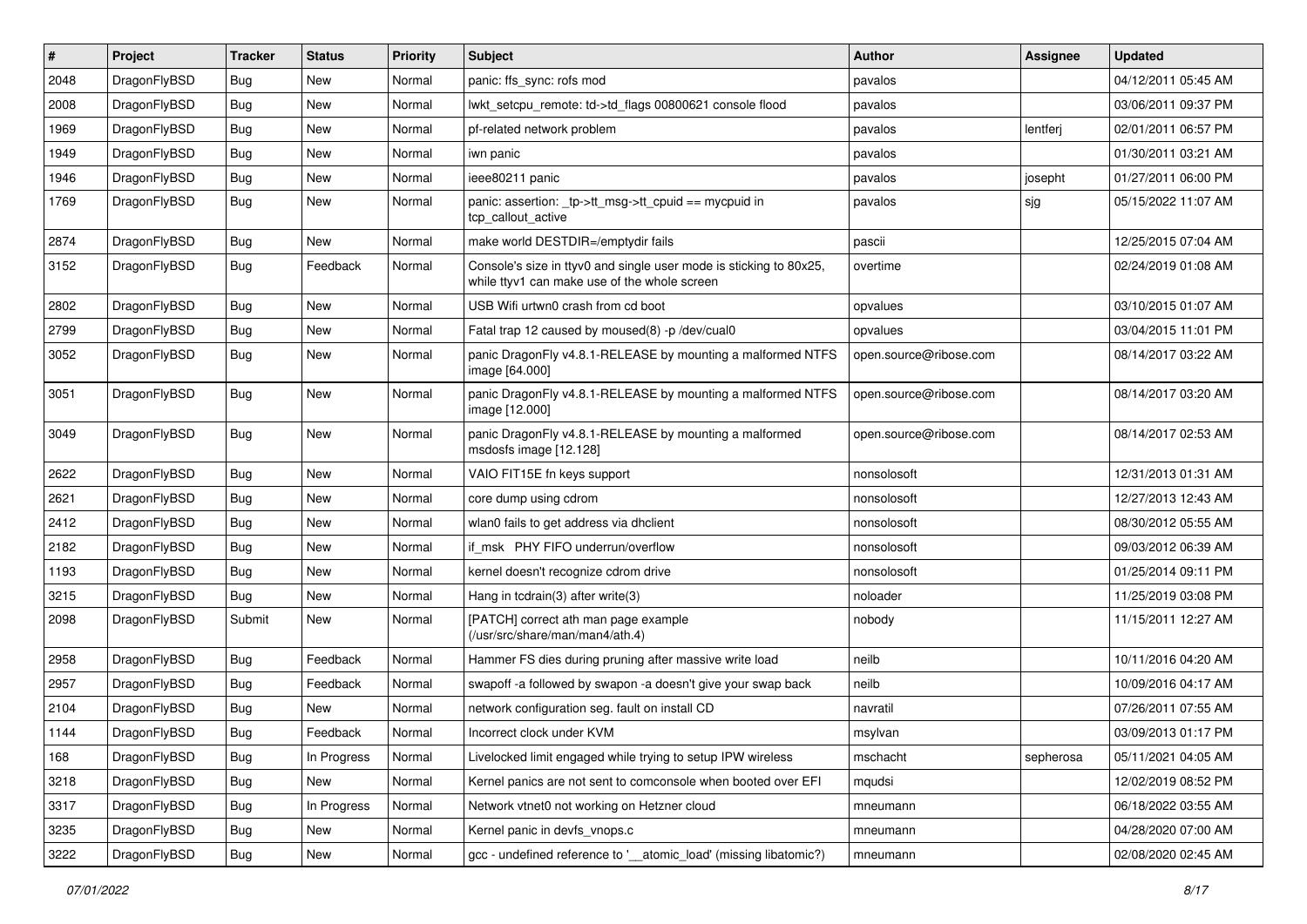| $\sharp$ | Project      | <b>Tracker</b> | <b>Status</b> | <b>Priority</b> | Subject                                                                                                    | <b>Author</b> | <b>Assignee</b> | <b>Updated</b>      |
|----------|--------------|----------------|---------------|-----------------|------------------------------------------------------------------------------------------------------------|---------------|-----------------|---------------------|
| 2972     | DragonFlyBSD | Bug            | <b>New</b>    | Normal          | ipfw3 "deny to me" does not work correctly                                                                 | mneumann      |                 | 12/27/2016 12:11 PM |
| 2881     | DragonFlyBSD | <b>Bug</b>     | <b>New</b>    | Normal          | Pulseaudio hangs/resets system when starting X11                                                           | mneumann      |                 | 01/09/2016 03:08 AM |
| 2788     | DragonFlyBSD | <b>Bug</b>     | New           | Normal          | ioctl GSLICEINFO: Not working for vnode slice                                                              | mneumann      |                 | 02/12/2015 07:49 AM |
| 1293     | DragonFlyBSD | <b>Bug</b>     | New           | Normal          | 2.2.1-REL Installer Request                                                                                | mk            | tuxillo         | 05/11/2021 04:00 AM |
| 2644     | DragonFlyBSD | <b>Bug</b>     | Feedback      | Normal          | 3.6.0-REL trap 9 on boot                                                                                   | memmerto      |                 | 11/27/2021 08:08 AM |
| 2598     | DragonFlyBSD | <b>Bug</b>     | <b>New</b>    | Normal          | i386 via USB Booting                                                                                       | mbzadegan     |                 | 10/21/2013 02:28 AM |
| 2067     | DragonFlyBSD | <b>Bug</b>     | New           | Normal          | sound/pcm: "play interrupt timeout, channel dead"                                                          | matthiasr     |                 | 05/11/2021 03:55 AM |
| 1860     | DragonFlyBSD | <b>Bug</b>     | Feedback      | Normal          | Panic while creating UFS fs on vn(4) for initrd                                                            | matthias      |                 | 02/29/2012 07:16 AM |
| 3035     | DragonFlyBSD | <b>Bug</b>     | New           | Normal          | panic: assertion "cpu >= 0 && cpu < ncpus" failed in netisr_cpuport<br>at /usr/src/sys/net/netisr2.h:87    | masu          |                 | 05/11/2017 01:24 AM |
| 2809     | DragonFlyBSD | <b>Bug</b>     | <b>New</b>    | Normal          | hammer mirror-stream                                                                                       | masu          |                 | 04/10/2015 12:33 AM |
| 2092     | DragonFlyBSD | <b>Bug</b>     | <b>New</b>    | Normal          | Panic: Bad link elm 0x next->prev != elm                                                                   | masterblaster | dillon          | 12/04/2011 12:49 PM |
| 2370     | DragonFlyBSD | <b>Bug</b>     | New           | Normal          | panic: ffs valloc: dup alloc                                                                               | marino        | vsrinivas       | 02/01/2013 09:28 AM |
| 2167     | DragonFlyBSD | <b>Bug</b>     | New           | Normal          | shutdown/reboot fails after uptime msg                                                                     | marino        |                 | 11/28/2011 03:01 AM |
| 2531     | DragonFlyBSD | <b>Bug</b>     | New           | Normal          | camcontrol fails to disable APM                                                                            | m.lombardi85  |                 | 03/23/2013 12:28 PM |
| 2808     | DragonFlyBSD | <b>Bug</b>     | New           | Normal          | X freeze by switching between X and VT - results in black screen                                           | lukesky333    |                 | 05/11/2021 03:55 AM |
| 2434     | DragonFlyBSD | <b>Bug</b>     | New           | Normal          | BTX Halted - Boot fails on USB/GUI                                                                         | lucmv         |                 | 10/17/2012 08:12 PM |
| 2565     | DragonFlyBSD | <b>Bug</b>     | <b>New</b>    | Normal          | "ifconfig ix0 up" panic                                                                                    | Itpig402a     |                 | 06/03/2013 05:46 AM |
| 3310     | DragonFlyBSD | <b>Bug</b>     | In Progress   | Normal          | NVMM+QEMU fail to boot with UEFI: Mem Assist Failed<br>[gpa=0xfffffff0]                                    | liweitianux   |                 | 01/11/2022 03:22 PM |
| 3028     | DragonFlyBSD | <b>Bug</b>     | In Progress   | Normal          | installer: confusion of set/get disk encryption passphrase dialogs                                         | liweitianux   | tuxillo         | 06/03/2022 05:13 PM |
| 2917     | DragonFlyBSD | <b>Bug</b>     | New           | Normal          | da8: reading primary partition table: error accessing offset<br>000000000000 for 512                       | liweitianux   |                 | 05/11/2021 08:43 PM |
| 2892     | DragonFlyBSD | <b>Bug</b>     | <b>New</b>    | Normal          | swap_pager:indefinite wait bufferf error                                                                   | Ihmwzy        |                 | 02/21/2016 10:32 PM |
| 2288     | DragonFlyBSD | <b>Bug</b>     | Feedback      | Normal          | Random IO performance loss introduced since January 1st                                                    | lentferj      |                 | 01/23/2013 04:21 PM |
| 1939     | DragonFlyBSD | <b>Bug</b>     | <b>New</b>    | Normal          | Panic on nightly build and stress test box                                                                 | lentferj      |                 | 12/18/2010 08:41 AM |
| 1916     | DragonFlyBSD | <b>Bug</b>     | New           | Normal          | Constant crashes on x86_64 with UFS                                                                        | lentferj      |                 | 11/21/2010 07:40 PM |
| 1727     | DragonFlyBSD | <b>Bug</b>     | Feedback      | Normal          | CD boot panic (2.6.1) (usb?)                                                                               | kiril         |                 | 05/15/2022 05:10 AM |
| 2645     | DragonFlyBSD | Bug            | <b>New</b>    | Normal          | panic with dsched fq and ioprio                                                                            | jyoung15      |                 | 02/20/2014 07:29 AM |
| 2444     | DragonFlyBSD | <b>Bug</b>     | New           | Normal          | Crash during Hammer overnight cleanup                                                                      | justin        |                 | 11/04/2012 07:58 AM |
| 2090     | DragonFlyBSD | Bug            | Feedback      | Normal          | snd_hda does not support headphone automute                                                                | justin        |                 | 03/29/2012 08:03 PM |
| 2245     | DragonFlyBSD | <b>Bug</b>     | New           | Normal          | panic: assertion "ref < &td->td toks end" failed in lwkt gettoken at<br>/usr/src/sys/kern/lwkt_token.c:588 | juanfra684    |                 | 11/22/2011 07:41 PM |
| 2153     | DragonFlyBSD | <b>Bug</b>     | New           | Normal          | Too many unuseful warnings at boot                                                                         | juanfra684    |                 | 10/18/2011 10:16 PM |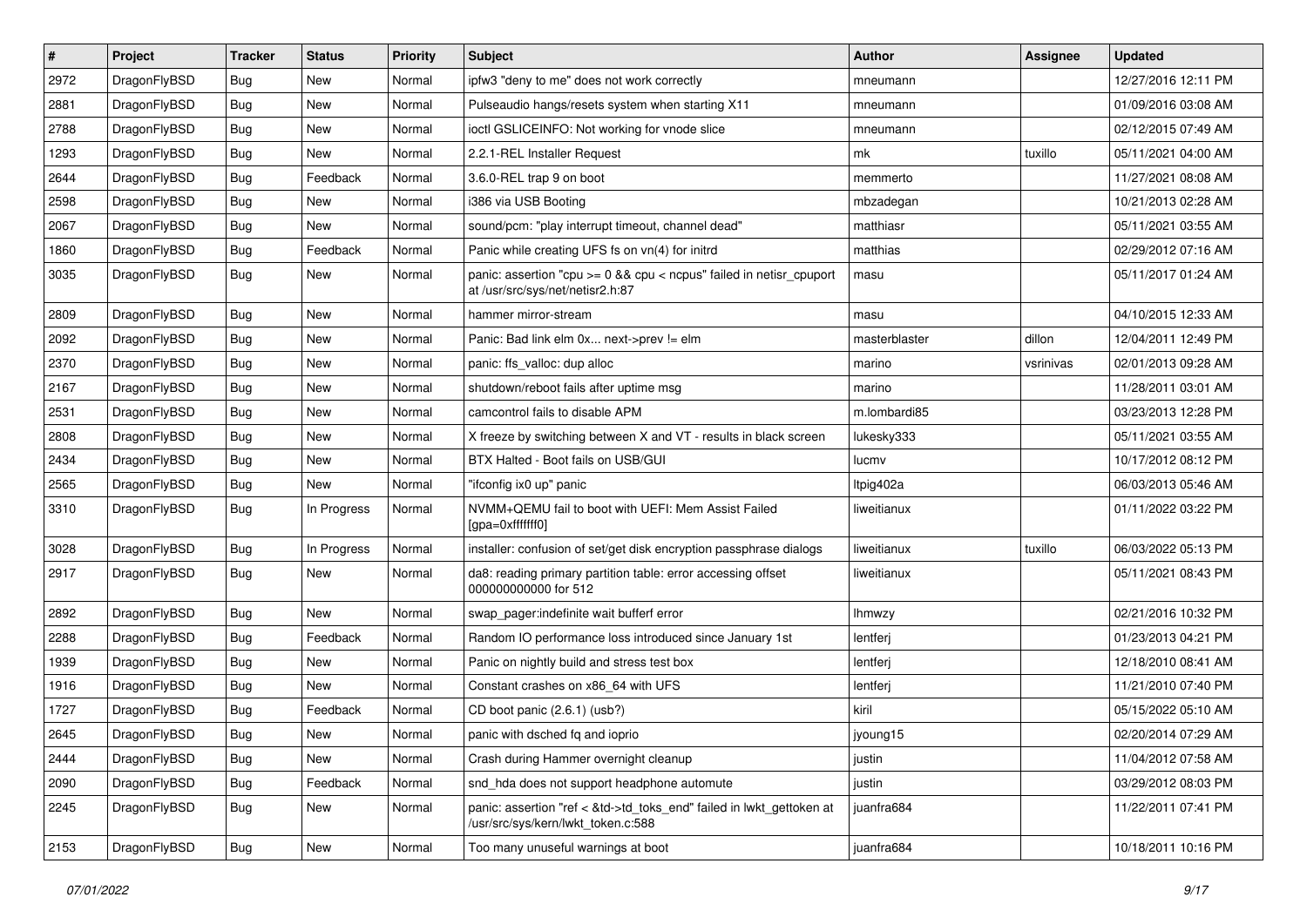| #    | Project      | <b>Tracker</b> | <b>Status</b> | <b>Priority</b> | Subject                                                                                    | <b>Author</b>   | Assignee | <b>Updated</b>      |
|------|--------------|----------------|---------------|-----------------|--------------------------------------------------------------------------------------------|-----------------|----------|---------------------|
| 1717 | DragonFlyBSD | <b>Bug</b>     | Feedback      | Normal          | HAMMER panic in hammer cursor down()                                                       | josepht1        |          | 05/11/2021 04:05 AM |
| 2568 | DragonFlyBSD | Bug            | New           | Normal          | AHCI panic                                                                                 | josepht         |          | 06/07/2013 05:52 PM |
| 2013 | DragonFlyBSD | <b>Bug</b>     | In Progress   | Normal          | oversized DMA request loop                                                                 | josepht         |          | 05/11/2021 04:06 AM |
| 1745 | DragonFlyBSD | <b>Bug</b>     | Feedback      | Normal          | kmalloc panic                                                                              | josepht         |          | 05/11/2021 04:05 AM |
| 1330 | DragonFlyBSD | <b>Bug</b>     | Feedback      | Normal          | Hammer, usb disk, SYNCHRONIZE CACHE failure                                                | josepht         |          | 06/02/2014 04:56 AM |
| 2712 | DragonFlyBSD | <b>Bug</b>     | New           | Normal          | connect(2) returns EINVAL when retrying after ECONNREFUSED                                 | jorisgio        |          | 08/14/2014 05:31 PM |
| 2391 | DragonFlyBSD | Bug            | In Progress   | Normal          | System lock with ahci and acpi enabled on ATI RS690 chipset with<br>SMB600 sata controller | jorisgio        | vadaszi  | 06/03/2015 03:51 PM |
| 2890 | DragonFlyBSD | Bug            | <b>New</b>    | Normal          | not able to boot usb installer on Toshiba Chromebook 2                                     | johnnywhishbone |          | 02/22/2016 03:42 AM |
| 3089 | DragonFlyBSD | Bug            | In Progress   | Normal          | vtnet(4) - disable TCP checksum offload by default                                         | jlane           | vadaszi  | 05/11/2021 04:14 AM |
| 2731 | DragonFlyBSD | <b>Bug</b>     | In Progress   | Normal          | Screen full of random colors when starting Xorg with Intel Haswell<br>HD Graphics P4600    | ikatzmaier      |          | 11/12/2014 04:08 PM |
| 2369 | DragonFlyBSD | Bug            | <b>New</b>    | Normal          | panic: Bad link elm 0xffffffe07edf6068 next->prev != elm                                   | jaydg           |          | 08/15/2012 03:04 AM |
| 2353 | DragonFlyBSD | <b>Bug</b>     | In Progress   | Normal          | panic: assertion "gd->gd_spinlocks_wr == 0" failed in<br>bsd4 schedulerclock               | jaydg           | alexh    | 11/28/2012 01:57 AM |
| 2308 | DragonFlyBSD | Bug            | New           | Normal          | System freeze when unloading snd hda                                                       | jaydg           |          | 02/19/2012 07:15 AM |
| 3134 | DragonFlyBSD | <b>Bug</b>     | New           | Normal          | RFC 3021 (/31 networks) appear to be unsupported                                           | jailbird        |          | 05/16/2018 11:03 PM |
| 2746 | DragonFlyBSD | Bug            | New           | Normal          | some fraction of xterms started from the xmonad window manager<br>get killed with SIGALRM  | isenmann        | profmakx | 12/28/2014 02:51 AM |
| 2604 | DragonFlyBSD | Bug            | New           | Normal          | dell laptop does not boot with LATEST                                                      | isenmann        |          | 11/20/2013 02:07 AM |
| 3029 | DragonFlyBSD | <b>Bug</b>     | <b>New</b>    | Normal          | Running DflyBSD 4.8 on FreeBSD bhyve as a guest                                            | iron            |          | 05/13/2022 04:33 AM |
| 3189 | DragonFlyBSD | <b>Bug</b>     | New           | Normal          | Allow DragonFly Mail Agent to accept an alternate config via<br>command line switch        | iang            |          | 08/16/2021 12:42 AM |
| 3206 | DragonFlyBSD | Submit         | New           | Normal          | update psm/kbd to FreeBSD 12.0 code                                                        | htse            |          | 10/05/2019 03:49 PM |
| 3201 | DragonFlyBSD | Submit         | New           | Normal          | Fixes make search display                                                                  | htse            |          | 08/20/2021 04:02 PM |
| 2125 | DragonFlyBSD | Bug            | New           | Normal          | Weird garbage in dmesg                                                                     | herrgard        |          | 08/30/2011 08:04 PM |
| 2045 | DragonFlyBSD | Bug            | <b>New</b>    | Normal          | ral(4): Fatal trap 12: page fault while in kernel mode (two panics)                        | herrgard        |          | 11/03/2011 05:34 PM |
| 1563 | DragonFlyBSD | <b>Bug</b>     | Feedback      | Normal          | reset(1) doesn't reset terminal to the defaults                                            | hasso           |          | 03/10/2013 04:17 AM |
| 1525 | DragonFlyBSD | <b>Bug</b>     | New           | Normal          | boehm-gc problems                                                                          | hasso           |          | 10/13/2012 07:13 PM |
| 1502 | DragonFlyBSD | <b>Bug</b>     | In Progress   | Normal          | Lock while deleting files from nohistory HAMMER directories                                | hasso           |          | 03/10/2013 04:28 AM |
| 1486 | DragonFlyBSD | <b>Bug</b>     | Feedback      | Normal          | Interrupt storm related to SATA DVD device                                                 | hasso           |          | 05/11/2021 04:01 AM |
| 1430 | DragonFlyBSD | <b>Bug</b>     | New           | Normal          | Buggy w(1)?                                                                                | hasso           | alexh    | 11/24/2010 08:09 AM |
| 1411 | DragonFlyBSD | <b>Bug</b>     | Feedback      | Normal          | Burning doesn't work with ahci(4)                                                          | hasso           | dillon   | 05/11/2021 04:00 AM |
| 2094 | DragonFlyBSD | <b>Bug</b>     | <b>New</b>    | Normal          | Segfault when gdb printing backtrace from core dump                                        | greenrd         |          | 06/25/2011 04:14 PM |
| 3165 | DragonFlyBSD | <b>Bug</b>     | New           | Normal          | Looping at boot time                                                                       | gop             |          | 12/28/2018 01:04 PM |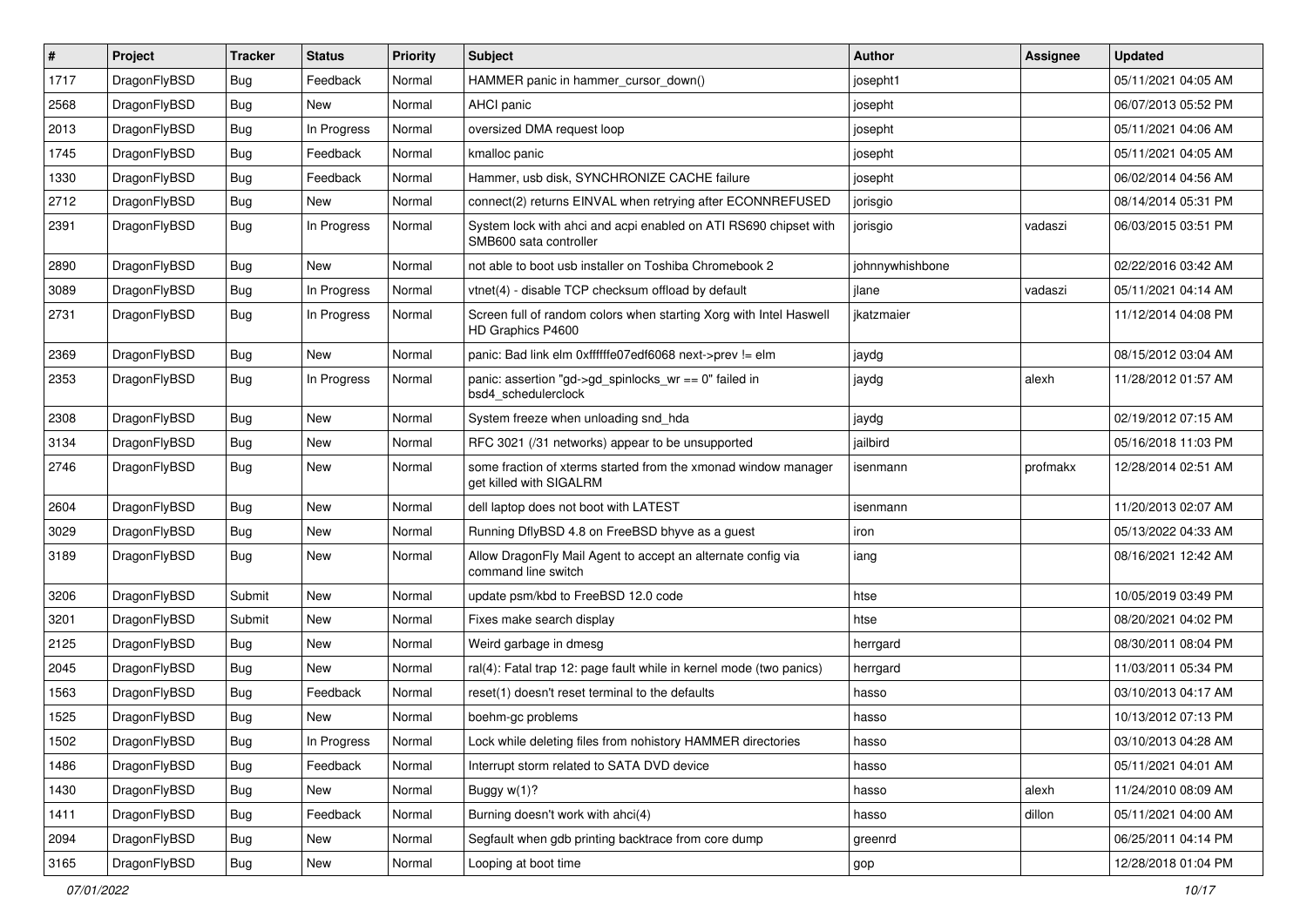| $\sharp$ | Project      | <b>Tracker</b> | <b>Status</b> | <b>Priority</b> | Subject                                                                                                    | <b>Author</b> | Assignee  | <b>Updated</b>      |
|----------|--------------|----------------|---------------|-----------------|------------------------------------------------------------------------------------------------------------|---------------|-----------|---------------------|
| 2577     | DragonFlyBSD | <b>Bug</b>     | New           | Normal          | virtio-blk iops performance is cpu limited on high end devices                                             | gjs278        | vsrinivas | 08/01/2013 02:28 PM |
| 2819     | DragonFlyBSD | <b>Bug</b>     | In Progress   | Normal          | Random micro system freezes after a week of uptime                                                         | ftigeot       | dillon    | 08/16/2015 08:46 PM |
| 2803     | DragonFlyBSD | <b>Bug</b>     | New           | Normal          | HAMMER: Warning: UNDO area too small!                                                                      | ftigeot       |           | 03/11/2015 03:42 PM |
| 2674     | DragonFlyBSD | <b>Bug</b>     | New           | Normal          | <b>GPT Support</b>                                                                                         | ftigeot       |           | 12/28/2015 02:54 PM |
| 2619     | DragonFlyBSD | Bug            | <b>New</b>    | Normal          | DragonFly 3.6 can't be installed on a 6TB volume                                                           | ftigeot       |           | 02/23/2014 11:55 PM |
| 2535     | DragonFlyBSD | <b>Bug</b>     | New           | Normal          | Imap processes apparentlt blocked on disk I/O                                                              | ftigeot       |           | 04/02/2013 09:31 AM |
| 2416     | DragonFlyBSD | <b>Bug</b>     | New           | Normal          | ".' entry can be removed on mounted nfs filesystem                                                         | ftigeot       | tuxillo   | 06/03/2014 04:40 AM |
| 2122     | DragonFlyBSD | Submit         | New           | Normal          | [Review] Fixes to the VFS layer                                                                            | ftigeot       |           | 05/31/2022 03:25 PM |
| 2051     | DragonFlyBSD | <b>Bug</b>     | New           | Normal          | No ipv6 lan route entry created on 2.10                                                                    | ftigeot       |           | 04/21/2011 10:37 AM |
| 2037     | DragonFlyBSD | <b>Bug</b>     | Feedback      | Normal          | Panic Bad link elm while building packages                                                                 | ftigeot       | dillon    | 04/21/2011 07:20 AM |
| 1923     | DragonFlyBSD | <b>Bug</b>     | New           | Normal          | Abysmal NFS performance with IPv6                                                                          | ftigeot       |           | 12/05/2010 09:34 PM |
| 1826     | DragonFlyBSD | <b>Bug</b>     | New           | Normal          | panic during boot: assertion so->so_port  in tcp_input                                                     | ftigeot       |           | 05/15/2022 11:05 AM |
| 1818     | DragonFlyBSD | <b>Bug</b>     | New           | Normal          | panic: Bad tailq NEXT (kqueue issue ?)                                                                     | ftigeot       |           | 05/15/2022 11:40 AM |
| 1593     | DragonFlyBSD | <b>Bug</b>     | Feedback      | Normal          | panic: assertion: $ccb == ap \rightarrow ap$ err $ccb$ in ahci put err $ccb$                               | ftigeot       | ftigeot   | 05/15/2022 05:09 AM |
| 1899     | DragonFlyBSD | <b>Bug</b>     | New           | Normal          | Keyboard doesn't work                                                                                      | fransm        |           | 05/15/2022 03:32 PM |
| 846      | DragonFlyBSD | Bug            | Feedback      | Normal          | USB bugs:usb mouse can't used!                                                                             | frankning     |           | 01/15/2015 08:36 AM |
| 1672     | DragonFlyBSD | <b>Bug</b>     | Feedback      | Normal          | panic (trap 12) around btree_search() in 2.4.1-RELEASE                                                     | floid         |           | 01/19/2015 03:36 AM |
| 979      | DragonFlyBSD | <b>Bug</b>     | Feedback      | Normal          | Failure-prone USB mass storage (SB600? msdosfs? CAM?)                                                      | floid         |           | 01/15/2015 08:38 AM |
| 2569     | DragonFlyBSD | <b>Bug</b>     | New           | Normal          | ctime NFS                                                                                                  | ferney        |           | 08/11/2013 04:35 AM |
| 2075     | DragonFlyBSD | <b>Bug</b>     | New           | Normal          | pflogd on x86_64                                                                                           | fanch         |           | 05/16/2011 04:04 PM |
| 3276     | DragonFlyBSD | Submit         | New           | Normal          | Add option controlling whether gpt expand expands the last partition<br>(needs testing)                    | falsifian     |           | 07/10/2021 03:35 AM |
| 2544     | DragonFlyBSD | <b>Bug</b>     | New           | Normal          | live DVD system boot (menu option 1) caused db> prompt on<br>PE1950                                        | estrabd       |           | 05/11/2021 03:54 AM |
| 2254     | DragonFlyBSD | Bug            | New           | Normal          | panic: assertion "ref < &td->td_toks_end" failed in lwkt_gettoken at<br>/usr/src/sys/kern/lwkt_token.c:588 | eocallaghan   |           | 12/05/2011 10:21 PM |
| 2164     | DragonFlyBSD | <b>Bug</b>     | <b>New</b>    | Normal          | panic on reboot from usb.                                                                                  | eocallaghan   |           | 10/27/2011 09:29 AM |
| 2161     | DragonFlyBSD | <b>Bug</b>     | <b>New</b>    | Normal          | Outdated xorg.conf file gets installed into etc and screws up mouse                                        | eocallaghan   |           | 10/27/2011 01:51 PM |
| 2158     | DragonFlyBSD | Bug            | New           | Normal          | iwn panics with assertion on boot.                                                                         | eocallaghan   |           | 10/24/2011 04:13 PM |
| 1592     | DragonFlyBSD | <b>Bug</b>     | Feedback      | Normal          | AcpiOSUnmapMemory: Warning, deallocation did not track<br>allocation.                                      | eocallaghan   |           | 06/02/2014 07:45 AM |
| 1591     | DragonFlyBSD | <b>Bug</b>     | Feedback      | Normal          | Lenovo X301 hangs with AHCI Driver CMD TIMEOUT<br>STS=d0 <bsy></bsy>                                       | eocallaghan   |           | 05/11/2021 04:05 AM |
| 1877     | DragonFlyBSD | <b>Bug</b>     | New           | Normal          | Freeze during 1st hammer cleanup after new install                                                         | elekktretterr |           | 05/15/2022 11:43 AM |
| 1669     | DragonFlyBSD | <b>Bug</b>     | In Progress   | Normal          | Drive wont open using button                                                                               | elekktretterr |           | 02/29/2012 12:05 PM |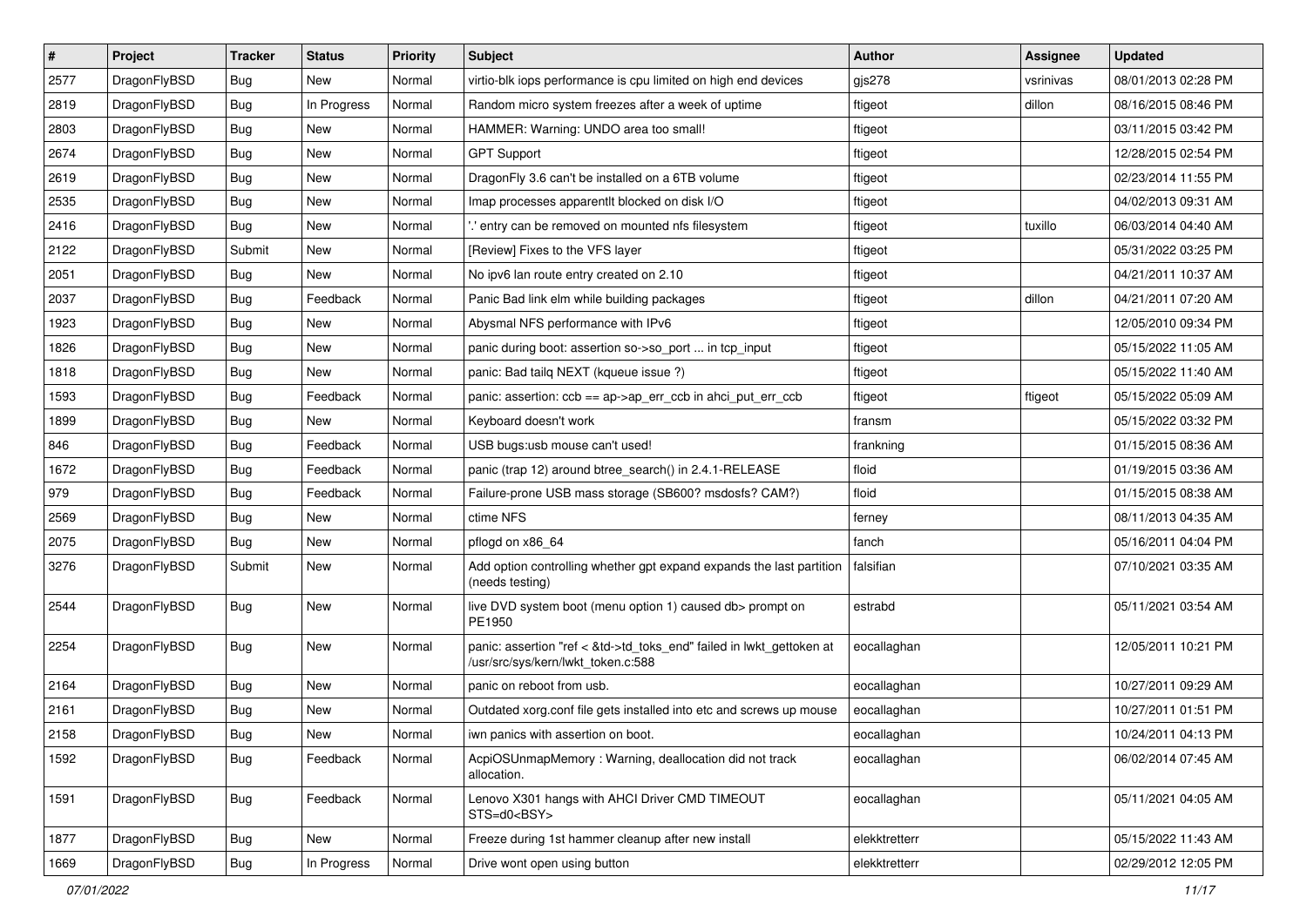| $\vert$ # | Project      | <b>Tracker</b> | <b>Status</b> | <b>Priority</b> | <b>Subject</b>                                                                                                                                           | <b>Author</b> | Assignee | <b>Updated</b>      |
|-----------|--------------|----------------|---------------|-----------------|----------------------------------------------------------------------------------------------------------------------------------------------------------|---------------|----------|---------------------|
| 1668      | DragonFlyBSD | <b>Bug</b>     | Feedback      | Normal          | Power button not working                                                                                                                                 | elekktretterr |          | 03/10/2013 06:22 AM |
| 1634      | DragonFlyBSD | <b>Bug</b>     | <b>New</b>    | Normal          | panic: spin lock: 0xe4ad1320, indefinitive wait!                                                                                                         | elekktretterr |          | 01/19/2015 03:21 AM |
| 1613      | DragonFlyBSD | Bug            | Feedback      | Normal          | USB Keyboard not working on master                                                                                                                       | elekktretterr |          | 05/11/2021 04:05 AM |
| 1463      | DragonFlyBSD | <b>Bug</b>     | <b>New</b>    | Normal          | Mountroot before drives are initialized                                                                                                                  | elekktretterr |          | 12/07/2010 01:30 PM |
| 1456      | DragonFlyBSD | <b>Bug</b>     | Feedback      | Normal          | Microsoft wireless desktop problems                                                                                                                      | elekktretterr |          | 01/15/2015 08:34 AM |
| 1454      | DragonFlyBSD | Bug            | Feedback      | Normal          | Unable to boot from external USB DVD drive                                                                                                               | elekktretterr |          | 05/11/2021 04:01 AM |
| 1194      | DragonFlyBSD | <b>Bug</b>     | New           | Normal          | SCSI errors while trying to copy photos from my camera                                                                                                   | elekktretterr |          | 01/14/2015 04:39 PM |
| 1181      | DragonFlyBSD | Bug            | In Progress   | Normal          | ACX111 panic                                                                                                                                             | elekktretterr |          | 05/11/2021 04:00 AM |
| 3117      | DragonFlyBSD | Bug            | <b>New</b>    | Normal          | Problem with colours if "intel" video-driver used                                                                                                        | dpostolov     |          | 01/07/2018 11:35 PM |
| 3116      | DragonFlyBSD | <b>Bug</b>     | <b>New</b>    | Normal          | da0 detects on very big volume if to _remove_ usb install stick and<br>reboot on Intel NUC5PPYH                                                          | dpostolov     |          | 01/07/2018 09:40 PM |
| 1774      | DragonFlyBSD | <b>Bug</b>     | <b>New</b>    | Normal          | New IP header cleanup branch available for testing                                                                                                       | dillon        |          | 05/15/2022 10:59 AM |
| 1448      | DragonFlyBSD | Bug            | Feedback      | Normal          | panic: assertion: tp->tt_msg->tt_cpuid == mycpuid in<br>tcp callout active tcp output tcp usr send netmsg pru send<br>netmsg_service tcpmsg_service_loop | dillon        |          | 05/11/2021 04:00 AM |
| 1429      | DragonFlyBSD | Bug            | Feedback      | Normal          | vkernel bug - "mfree: m->m nextpkt != NULL"                                                                                                              | dillon        |          | 05/11/2021 04:00 AM |
| 1336      | DragonFlyBSD | <b>Bug</b>     | In Progress   | Normal          | Still looking for reports of missed directory entries w/ HAMMER                                                                                          | dillon        |          | 05/11/2021 04:00 AM |
| 2708      | DragonFlyBSD | Bug            | <b>New</b>    | Normal          | unable to send TCP nor UDP on age(4) interface                                                                                                           | dermiste      |          | 05/11/2021 03:54 AM |
| 3154      | DragonFlyBSD | Submit         | <b>New</b>    | Normal          | Update serial handling in bootloader                                                                                                                     | ddegroot      | dillon   | 11/06/2018 11:21 PM |
| 3147      | DragonFlyBSD | Submit         | <b>New</b>    | Normal          | Enable headless installation                                                                                                                             | ddegroot      |          | 10/09/2018 01:25 PM |
| 2717      | DragonFlyBSD | Submit         | Feedback      | Normal          | Out of range numeric handling                                                                                                                            | dclink        | tuxillo  | 05/11/2021 04:08 AM |
| 3076      | DragonFlyBSD | Bug            | <b>New</b>    | Normal          | sys/dev/netif/ig hal/e1000 ich8lan.c:1594: sanity checking mixup?                                                                                        | dcb           |          | 10/11/2017 01:58 AM |
| 3025      | DragonFlyBSD | <b>Bug</b>     | <b>New</b>    | Normal          | sys/dev/powermng/powernow/powernow.c:284: bad comparison?                                                                                                | dcb           |          | 09/23/2017 07:45 AM |
| 3022      | DragonFlyBSD | Bug            | <b>New</b>    | Normal          | sys/dev/netif/ath/ath/if ath.c:2142: strange bitmask?                                                                                                    | dcb           |          | 04/11/2017 11:49 AM |
| 3021      | DragonFlyBSD | <b>Bug</b>     | In Progress   | Normal          | sys/dev/drm/i915/i915_gem_stolen.c:115]: (error) Signed integer<br>overflow for expression '65535<<20'                                                   | dcb           |          | 04/11/2017 12:46 PM |
| 3018      | DragonFlyBSD | Bug            | <b>New</b>    | Normal          | sys/bus/u4b/wlan/if run.c:5464]: (style) Redundant condition                                                                                             | dcb           |          | 04/11/2017 11:26 AM |
| 3011      | DragonFlyBSD | <b>Bug</b>     | In Progress   | Normal          | dragonfly/sys/dev/netif/re/re.c: suspicious code?                                                                                                        | dcb           |          | 07/29/2017 01:26 AM |
| 3145      | DragonFlyBSD | Submit         | In Progress   | Normal          | Update libelf to FreeBSD 12 current and build as base library usable<br>by ports                                                                         | davshao       | tuxillo  | 08/20/2021 03:58 PM |
| 3031      | DragonFlyBSD | Submit         | In Progress   | Normal          | Update drm/radeon to Linux 4.7.10 as much as possible                                                                                                    | davshao       | ftigeot  | 08/19/2021 12:33 PM |
| 2994      | DragonFlyBSD | <b>Bug</b>     | <b>New</b>    | Normal          | Intermittent boot hangs after git: hammer - HAMMER Version 7                                                                                             | davshao       |          | 03/30/2017 02:06 PM |
| 2835      | DragonFlyBSD | <b>Bug</b>     | <b>New</b>    | Normal          | /usr/include/c++/5.0/bits/c++locale.h likes<br>POSIX C SOURCE>=200809                                                                                    | davshao       |          | 11/18/2015 03:40 AM |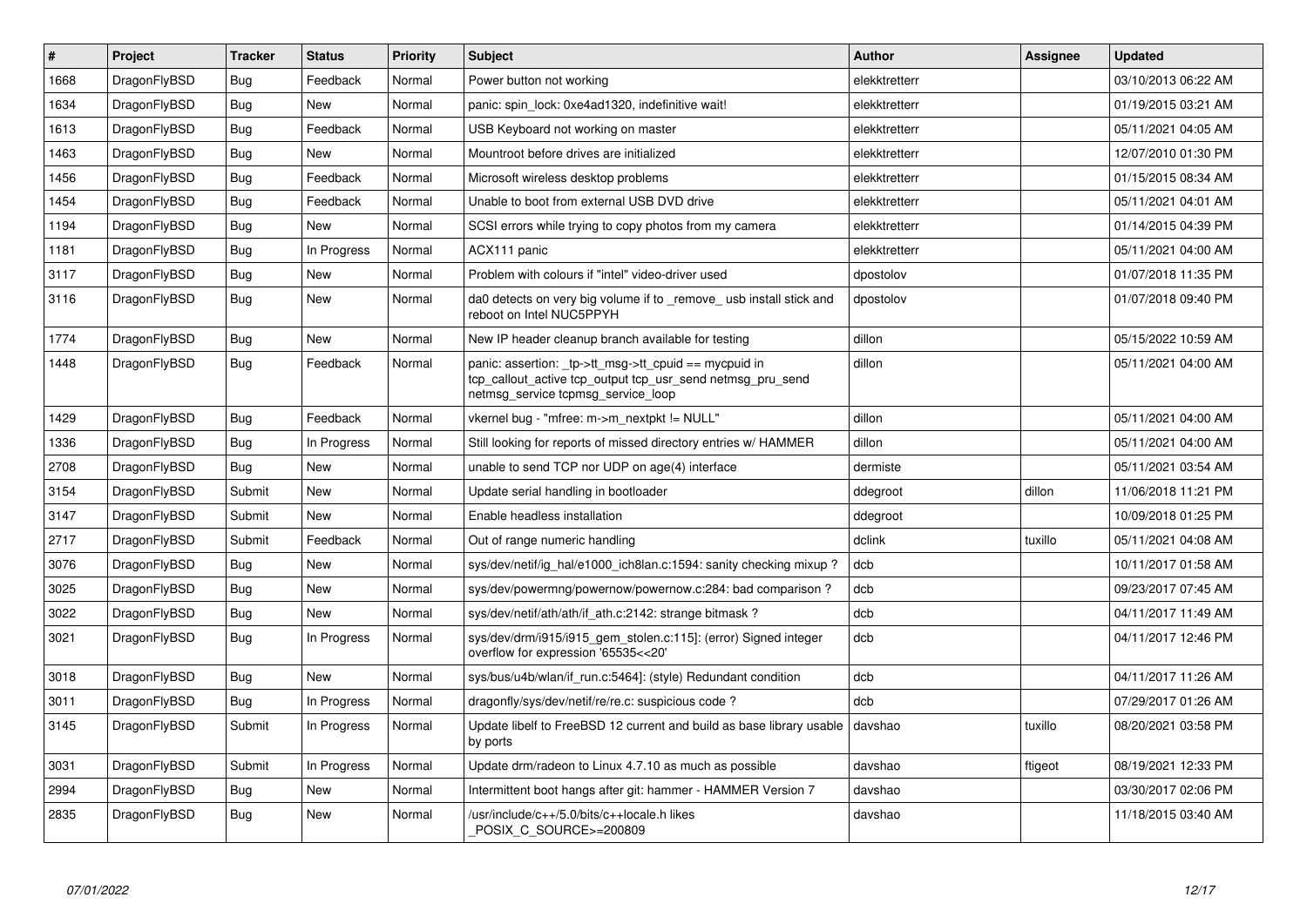| $\#$ | Project      | <b>Tracker</b> | <b>Status</b> | <b>Priority</b> | Subject                                                                                          | <b>Author</b> | Assignee | <b>Updated</b>      |
|------|--------------|----------------|---------------|-----------------|--------------------------------------------------------------------------------------------------|---------------|----------|---------------------|
| 2688 | DragonFlyBSD | Bug            | <b>New</b>    | Normal          | 67613368bdda7 Fix wrong checks for U4B presence Asrock Z77M<br>difficulty detecting USB keyboard | davshao       |          | 06/28/2014 07:08 PM |
| 2652 | DragonFlyBSD | Bug            | <b>New</b>    | Normal          | 189a0ff3761b47  ix: Implement MSI-X support locks up Lenovo<br>S10 Intel Atom n270               | davshao       |          | 05/14/2014 01:55 AM |
| 2414 | DragonFlyBSD | Bug            | In Progress   | Normal          | Lenovo S10 acpi freeze (not new)                                                                 | davshao       |          | 05/11/2021 04:13 AM |
| 3243 | DragonFlyBSD | <b>Bug</b>     | New           | Normal          | SMART status not reported properly for SSD disks                                                 | daftaupe      |          | 09/09/2020 11:03 PM |
| 3227 | DragonFlyBSD | Submit         | <b>New</b>    | Normal          | Add HAMMER2 instructions in the installation medium README                                       | daftaupe      |          | 03/26/2020 03:34 PM |
| 2687 | DragonFlyBSD | Bug            | <b>New</b>    | Normal          | natacontrol software RAID in installer                                                           | csmelosky     |          | 06/22/2014 12:03 PM |
| 1587 | DragonFlyBSD | <b>Bug</b>     | Feedback      | Normal          | can't gdb across fork                                                                            | corecode      | tuxillo  | 05/11/2021 03:54 AM |
| 1584 | DragonFlyBSD | Bug            | In Progress   | Normal          | can't use ssh from jail: debug1: read passphrase: can't open<br>/dev/tty: Device busy            | corecode      | tuxillo  | 05/11/2021 03:53 AM |
| 1583 | DragonFlyBSD | Bug            | In Progress   | Normal          | panic: assertion: cursor->trans->sync_lock_refs > 0 in<br>hammer_recover_cursor                  | corecode      | tuxillo  | 05/11/2021 03:53 AM |
| 1556 | DragonFlyBSD | Bug            | New           | Normal          | many processes stuck in "hmrrcm", system unusable                                                | corecode      | tuxillo  | 05/11/2021 03:52 AM |
| 1547 | DragonFlyBSD | <b>Bug</b>     | In Progress   | Normal          | disklabel64 automatic sizing                                                                     | corecode      | tuxillo  | 05/11/2021 03:52 AM |
| 1528 | DragonFlyBSD | <b>Bug</b>     | In Progress   | Normal          | ktrace does not show proper return values for pipe(2)                                            | corecode      | tuxillo  | 05/11/2021 03:52 AM |
| 1475 | DragonFlyBSD | <b>Bug</b>     | In Progress   | Normal          | kernel blocks with low memory and syscons setting a high res mode<br>scrollback                  | corecode      | tuxillo  | 05/11/2021 03:52 AM |
| 1474 | DragonFlyBSD | Bug            | <b>New</b>    | Normal          | ithread 1 unexpectedly rescheduled                                                               | corecode      | tuxillo  | 05/11/2021 03:52 AM |
| 1469 | DragonFlyBSD | <b>Bug</b>     | In Progress   | Normal          | Hammer history security concern                                                                  | corecode      | tuxillo  | 05/11/2021 03:52 AM |
| 1442 | DragonFlyBSD | Bug            | <b>New</b>    | Normal          | blocking SIGSEGV and triggering a segment violation produces an<br>all CPU consuming process     | corecode      | tuxillo  | 05/11/2021 03:52 AM |
| 1440 | DragonFlyBSD | Bug            | <b>New</b>    | Normal          | ptrace/gdb doesn't work after process blocks SIGTRAP                                             | corecode      | tuxillo  | 05/11/2021 03:52 AM |
| 1307 | DragonFlyBSD | <b>Bug</b>     | In Progress   | Normal          | hammer tid -2 shows unexpected result                                                            | corecode      |          | 10/18/2016 05:29 PM |
| 1287 | DragonFlyBSD | <b>Bug</b>     | Feedback      | Normal          | altg configuration doesn't work                                                                  | corecode      | tuxillo  | 05/11/2021 03:51 AM |
| 1030 | DragonFlyBSD | <b>Bug</b>     | In Progress   | Normal          | msdosfs umount panic                                                                             | corecode      | tuxillo  | 05/11/2021 03:51 AM |
| 911  | DragonFlyBSD | <b>Bug</b>     | Feedback      | Normal          | kldload/kernel linker can exceed malloc reserve and panic system                                 | corecode      | tuxillo  | 05/11/2021 03:51 AM |
| 901  | DragonFlyBSD | <b>Bug</b>     | Feedback      | Normal          | route show needs to get data from all cpus                                                       | corecode      | tuxillo  | 05/11/2021 03:50 AM |
| 847  | DragonFlyBSD | <b>Bug</b>     | Feedback      | Normal          | processes getting stuck on mount point                                                           | corecode      | tuxillo  | 05/11/2021 03:50 AM |
| 781  | DragonFlyBSD | Bug            | In Progress   | Normal          | fdisk uses wrong geometry on usb flash drives                                                    | corecode      | tuxillo  | 05/11/2021 03:50 AM |
| 742  | DragonFlyBSD | Bug            | In Progress   | Normal          | umount problems with multiple mounts                                                             | corecode      | tuxillo  | 06/25/2022 04:02 AM |
| 731  | DragonFlyBSD | <b>Bug</b>     | New           | Normal          | system freeze on "slice too large"                                                               | corecode      | tuxillo  | 06/25/2022 04:01 AM |
| 341  | DragonFlyBSD | Bug            | New           | Normal          | Vinum erroneously repors devices as busy                                                         | corecode      | swildner | 01/21/2012 04:50 AM |
| 1481 | DragonFlyBSD | <b>Bug</b>     | Feedback      | Normal          | panic: assertion: kva_p(buf) in soopt_from_kbuf (after ipfw pipe<br>show, 2.2.1-R)               | combiner      |          | 05/11/2021 04:01 AM |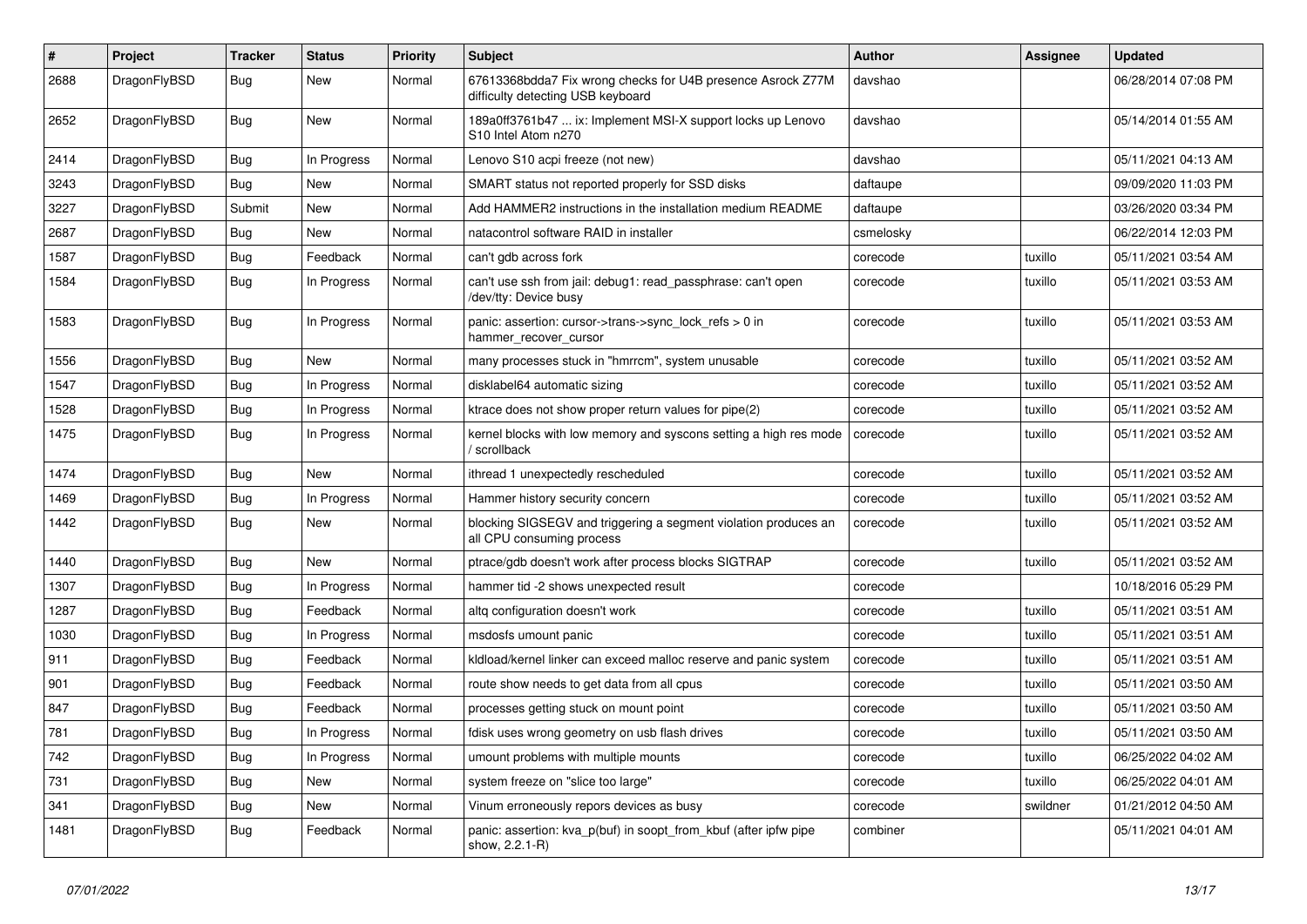| $\vert$ # | Project      | <b>Tracker</b> | <b>Status</b> | <b>Priority</b> | <b>Subject</b>                                                                                                               | <b>Author</b>      | Assignee | <b>Updated</b>      |
|-----------|--------------|----------------|---------------|-----------------|------------------------------------------------------------------------------------------------------------------------------|--------------------|----------|---------------------|
| 3280      | DragonFlyBSD | <b>Bug</b>     | New           | Normal          | KMS console and i915(4) not working in 6.0                                                                                   | cmusser            |          | 07/10/2021 03:35 AM |
| 3139      | DragonFlyBSD | Bug            | <b>New</b>    | Normal          | USB Mouse Does Not Work in DragonflyBSD guest on VirtualBox                                                                  | chiguy1256         |          | 06/24/2018 10:14 PM |
| 3143      | DragonFlyBSD | <b>Bug</b>     | New           | Normal          | assertion "0" failed in hammer2 inode xop chain sync                                                                         | cbin               |          | 07/18/2018 12:50 PM |
| 1618      | DragonFlyBSD | Bug            | Feedback      | Normal          | collision for 'struct pmap' when using RPC and <sys user.h=""></sys>                                                         | carenas            |          | 05/11/2021 04:05 AM |
| 2319      | DragonFlyBSD | <b>Bug</b>     | <b>New</b>    | Normal          | crypt/passwd forward compat                                                                                                  | c.turner1          |          | 02/28/2012 12:39 PM |
| 2265      | DragonFlyBSD | Bug            | New           | Normal          | mbsrtowcs does not properly handle invalid mbstate t in ps                                                                   | c.turner1          | swildner | 01/10/2012 07:56 PM |
| 2115      | DragonFlyBSD | Bug            | <b>New</b>    | Normal          | [msk] system freeze after receive some paquet                                                                                | bsdsx              |          | 08/22/2011 10:22 AM |
| 1521      | DragonFlyBSD | <b>Bug</b>     | Feedback      | Normal          | amd64 2.4 livecd won't mount root at boot                                                                                    | bolapara           |          | 01/28/2018 03:45 AM |
| 1594      | DragonFlyBSD | Bug            | New           | Normal          | Kernel panic during boot from Live CD on Dell E6400                                                                          | bodie              |          | 05/11/2021 03:54 AM |
| 3110      | DragonFlyBSD | Bug            | <b>New</b>    | Normal          | crash with ipfw3 under load                                                                                                  | bnegre82           |          | 12/09/2017 06:22 AM |
| 3284      | DragonFlyBSD | <b>Bug</b>     | <b>New</b>    | Normal          | Wrong towlower() result for U+038A                                                                                           | bhaible            |          | 07/10/2021 03:34 AM |
| 3283      | DragonFlyBSD | Bug            | <b>New</b>    | Normal          | mknodat() cannot create FIFOs                                                                                                | bhaible            |          | 07/10/2021 03:34 AM |
| 3282      | DragonFlyBSD | <b>Bug</b>     | New           | Normal          | unexpected errno value from fopen()                                                                                          | bhaible            |          | 07/10/2021 03:34 AM |
| 3281      | DragonFlyBSD | <b>Bug</b>     | New           | Normal          | Crash after leaving unattended for a while                                                                                   | bhaible            |          | 07/10/2021 03:32 AM |
| 1718      | DragonFlyBSD | <b>Bug</b>     | Feedback      | Normal          | IDE disk drive not detected by x86_64 2.6.1 Live CD                                                                          | bcox               |          | 11/27/2021 08:25 AM |
| 331       | DragonFlyBSD | <b>Bug</b>     | In Progress   | Normal          | ftpsesame (aka Bridging S01E03)                                                                                              | bastyaelvtars      |          | 03/09/2013 12:28 PM |
| 2107      | DragonFlyBSD | Bug            | New           | Normal          | 2.10.1 sata dvd drive issue                                                                                                  | ausppc             |          | 07/31/2011 08:41 PM |
| 3278      | DragonFlyBSD | <b>Bug</b>     | <b>New</b>    | Normal          | Second screen image is distorted                                                                                             | arcade@b1t.name    |          | 07/10/2021 03:36 AM |
| 3209      | DragonFlyBSD | <b>Bug</b>     | New           | Normal          | svc has some minor bugs                                                                                                      | arcade@b1t.name    |          | 10/24/2019 09:08 AM |
| 2520      | DragonFlyBSD | Bug            | New           | Normal          | panic: assertion "IS_SERIALIZED((ifp->if_serializer))" failed in<br>if default serialize assert at /usr/src/sys/net/if.c:437 | ano                |          | 03/09/2013 12:14 AM |
| 2329      | DragonFlyBSD | Bug            | New           | Normal          | ibm x3550 & acpi                                                                                                             | ano                |          | 06/03/2014 11:37 AM |
| 1921      | DragonFlyBSD | <b>Bug</b>     | In Progress   | Normal          | we miss mlockall                                                                                                             | alexh              | tuxillo  | 06/18/2022 04:08 AM |
| 1824      | DragonFlyBSD | Bug            | Feedback      | Normal          | kernel panic, x86, 2.7.3.859.ge5104                                                                                          | akirchhoff135014   |          | 03/10/2013 07:49 AM |
| 2210      | DragonFlyBSD | Bug            | New           | Normal          | Bugtracker cannot assign default project for new users                                                                       | ahuete.devel       |          | 11/17/2011 11:30 AM |
| 3301      | DragonFlyBSD | Bug            | New           | Normal          | Gkrellm from the packages is not showing logged in users in main<br>window, logged in users always $== 0$                    | adrian             |          | 01/08/2022 04:24 AM |
| 3300      | DragonFlyBSD | Bug            | <b>New</b>    | Normal          | Running Xvnc from TigerVNC package through the INETD daemon<br>in TCP WAIT mode fails hard                                   | adrian             |          | 01/08/2022 04:25 AM |
| 3299      | DragonFlyBSD | Bug            | In Progress   | Normal          | DragonFlyBSD reports utterly wrong uptime (most of the time, right<br>after booting in)                                      | adrian             |          | 11/11/2021 01:43 PM |
| 2250      | DragonFlyBSD | Bug            | New           | Normal          | Kernel panic                                                                                                                 | adamk              |          | 11/23/2018 01:10 AM |
| 1941      | DragonFlyBSD | <b>Bug</b>     | New           | Normal          | wlan config crash                                                                                                            | abandon.every.hope |          | 12/24/2010 07:54 PM |
| 2852      | DragonFlyBSD | Bug            | New           | Normal          | Hammer File System - hangs on undo during system boot / mount -<br>will not recover on DragonFlyBSD newer than 3.6.0         | abale              |          | 05/11/2021 04:07 AM |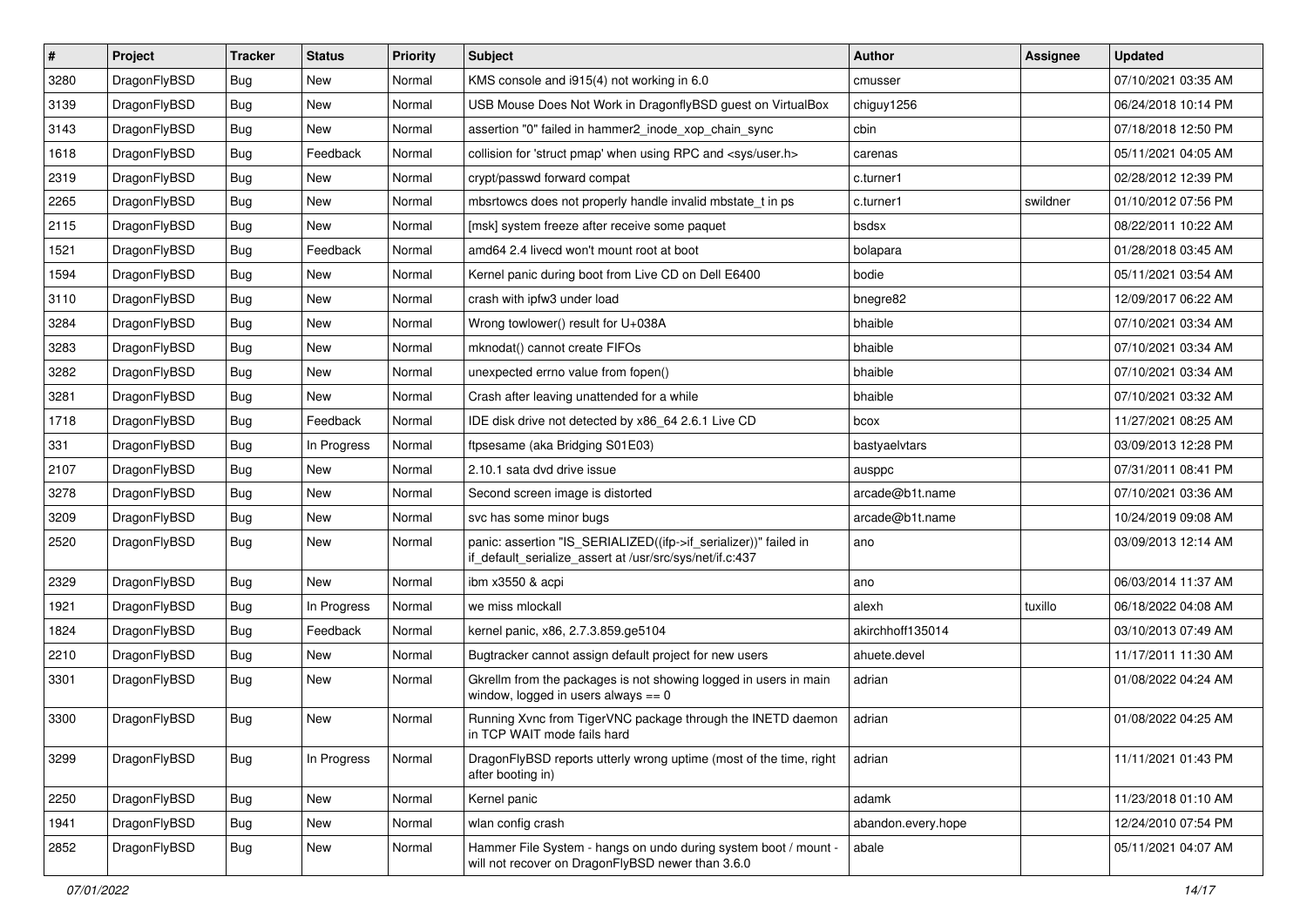| $\sharp$ | Project      | <b>Tracker</b> | <b>Status</b> | <b>Priority</b> | Subject                                                                                                   | <b>Author</b>     | Assignee | <b>Updated</b>      |
|----------|--------------|----------------|---------------|-----------------|-----------------------------------------------------------------------------------------------------------|-------------------|----------|---------------------|
| 3120     | DragonFlyBSD | <b>Bug</b>     | <b>New</b>    | Normal          | Intel AC 8260 firmware does not load                                                                      | Vintodrimmer      |          | 08/28/2018 03:30 AM |
| 3219     | DragonFlyBSD | <b>Bug</b>     | New           | Normal          | x11/xorg port can not be build                                                                            | <b>UlasSAYGIN</b> |          | 03/31/2020 08:57 AM |
| 2595     | DragonFlyBSD | Bug            | New           | Normal          | DragonFly 3.4.3 crashes on SUN Blade X6250 with Qlogic ISP 2432<br>FC card                                | Turvamies         |          | 10/07/2013 11:53 AM |
| 2493     | DragonFlyBSD | Bug            | New           | Normal          | vidcontrol: invalid video mode name                                                                       | Svarov            |          | 01/24/2013 09:55 AM |
| 1246     | DragonFlyBSD | <b>Bug</b>     | New           | Normal          | bad resolution (monitor desync) with livedvd                                                              | Przem0l           |          | 02/18/2014 06:29 AM |
| 3006     | DragonFlyBSD | <b>Bug</b>     | <b>New</b>    | Normal          | boot0cfg: panic in kern_udev.c in function _udev_dict_set_cstr when<br>installing in VirtualBox           | MichiGreat        |          | 04/01/2017 02:22 PM |
| 2453     | DragonFlyBSD | Bug            | <b>New</b>    | Normal          | panic: assertion "gd->gd_spinlocks == 0" failed                                                           | Johannes.Hofmann  |          | 11/12/2012 12:54 PM |
| 1850     | DragonFlyBSD | Bug            | <b>New</b>    | Normal          | volume-add on hammer root fs panic                                                                        | Johannes.Hofmann  |          | 04/18/2019 04:27 AM |
| 1700     | DragonFlyBSD | Submit         | In Progress   | Normal          | skip boot2 menu on <enter></enter>                                                                        | Johannes.Hofmann  | tuxillo  | 05/15/2022 08:35 AM |
| 2620     | DragonFlyBSD | <b>Bug</b>     | <b>New</b>    | Normal          | moused problem                                                                                            | FilippoMo         |          | 12/20/2013 10:32 AM |
| 2618     | DragonFlyBSD | <b>Bug</b>     | New           | Normal          | mouse problem on RELEASE-3_6_0                                                                            | FilippoMo         |          | 12/20/2013 03:26 AM |
| 2617     | DragonFlyBSD | <b>Bug</b>     | Feedback      | Normal          | Possible issue with wireless mouse on 3.6 release                                                         | FilippoMo         |          | 01/14/2015 03:42 PM |
| 989      | DragonFlyBSD | Bug            | New           | Normal          | installer/fdisk trouble with wrapped values                                                               | Discodestroyer    |          | 02/18/2014 06:27 AM |
| 2806     | DragonFlyBSD | <b>Bug</b>     | New           | Normal          | failed to configure a link-local address on ath0 (errno = $22$ )                                          | Chingyuan         |          | 05/25/2021 01:00 AM |
| 3041     | DragonFlyBSD | Submit         | <b>New</b>    | Normal          | firmware: Remove embedding of multiple images in one module.                                              | Anonymous         |          | 12/25/2020 02:15 AM |
| 2438     | DragonFlyBSD | Submit         | Feedback      | Normal          | <b>TRIM</b> fixes                                                                                         | Anonymous         | tuxillo  | 05/11/2021 03:45 AM |
| 2297     | DragonFlyBSD | <b>Bug</b>     | <b>New</b>    | Normal          | strange NFS (client) error messages / problems                                                            | Anonymous         |          | 02/19/2012 02:59 PM |
| 2292     | DragonFlyBSD | <b>Bug</b>     | New           | Normal          | re interface with jumbo frames (mtu larger than 1500) hangs after<br>some traffic                         | Anonymous         |          | 01/31/2012 12:11 AM |
| 2052     | DragonFlyBSD | Bug            | New           | Normal          | Kernel panic: CPU APIC ID out of range                                                                    | Anonymous         |          | 05/02/2011 11:06 AM |
| 1695     | DragonFlyBSD | Bug            | <b>New</b>    | Normal          | NFS-related system breakdown                                                                              | Anonymous         |          | 04/10/2014 12:35 AM |
| 1398     | DragonFlyBSD | Submit         | In Progress   | Normal          | hdestroy(3) restricts hash key to point to malloc'ed space                                                | Anonymous         |          | 08/20/2021 04:06 PM |
| 1397     | DragonFlyBSD | Bug            | Feedback      | Normal          | jobs -I output inconsistency when called from script                                                      | Anonymous         | tuxillo  | 05/15/2022 05:07 AM |
| 1390     | DragonFlyBSD | <b>Bug</b>     | In Progress   | Normal          | Use id_t type for {get,set}priority()                                                                     | Anonymous         | tuxillo  | 07/05/2019 02:18 AM |
| 2797     | DragonFlyBSD | <b>Bug</b>     | In Progress   | Low             | vkernels with & without machdep.pmap_mmu_optimize                                                         | yellowrabbit2010  |          | 11/27/2021 08:06 AM |
| 2252     | DragonFlyBSD | Bug            | New           | Low             | snd_hda not useable if loaded via /boot/loader.conf                                                       | xbit              | swildner | 12/14/2011 12:23 AM |
| 293      | DragonFlyBSD | Bug            | Feedback      | Low             | Various updates to the handbook                                                                           | victor            | victor   | 03/10/2013 04:46 AM |
| 2636     | DragonFlyBSD | <b>Bug</b>     | Feedback      | Low             | Add -x flag to iostat (a la solaris)                                                                      | tuxillo           |          | 05/11/2021 04:07 AM |
| 2631     | DragonFlyBSD | <b>Bug</b>     | In Progress   | Low             | Verify library versioning current with full package build and switch it<br>on (after publishing packages) | tuxillo           |          | 05/11/2021 04:06 AM |
| 1819     | DragonFlyBSD | <b>Bug</b>     | In Progress   | Low             | truss - Major revamping task list                                                                         | tuxillo           | tuxillo  | 11/27/2021 08:45 AM |
| 2931     | DragonFlyBSD | <b>Bug</b>     | New           | Low             | 'gdb' of 'vkernel' unable to print backtrace                                                              | tofergus          |          | 07/26/2016 01:51 PM |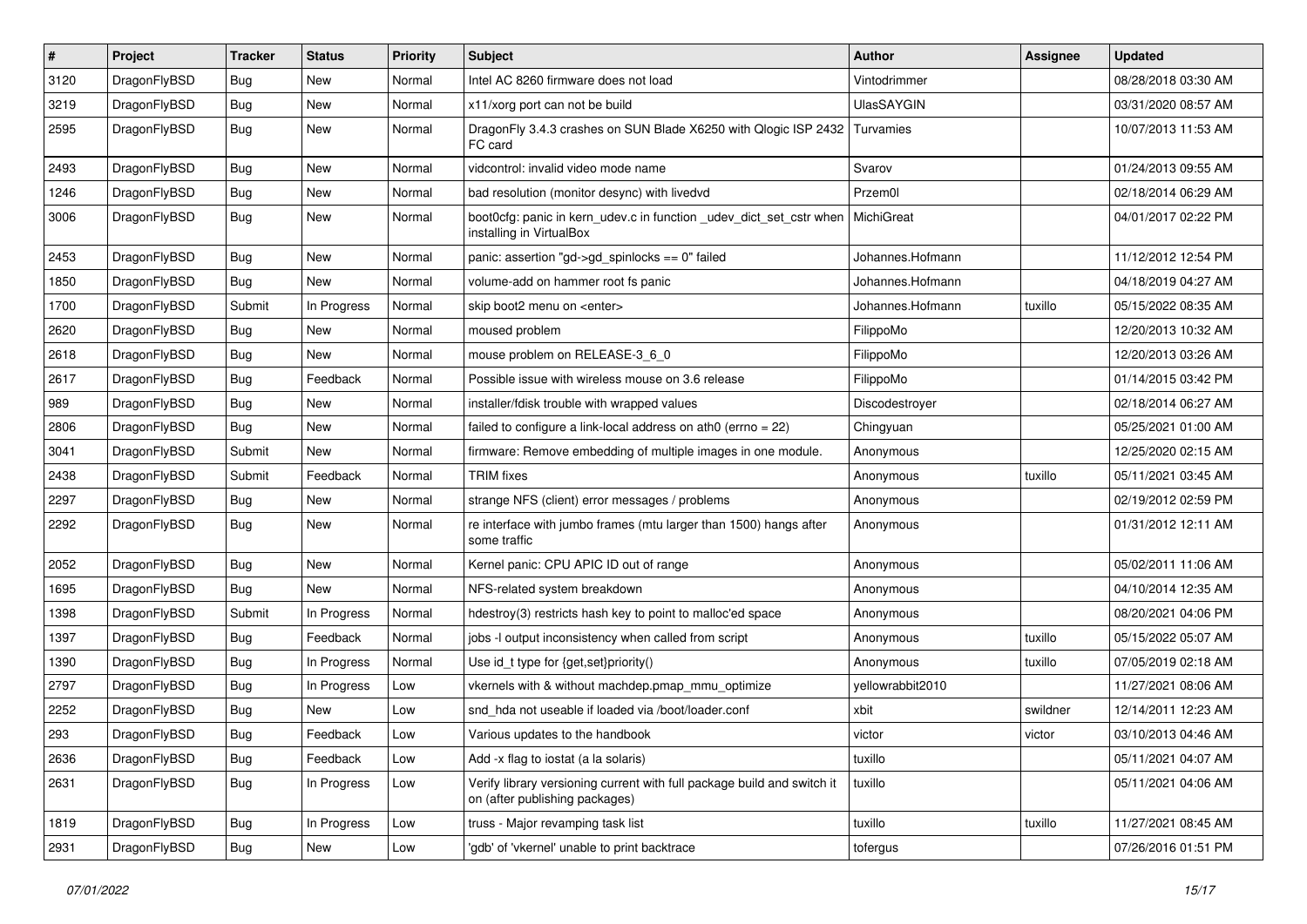| #    | Project      | <b>Tracker</b> | <b>Status</b> | <b>Priority</b> | Subject                                                                                                       | <b>Author</b>     | Assignee | <b>Updated</b>      |
|------|--------------|----------------|---------------|-----------------|---------------------------------------------------------------------------------------------------------------|-------------------|----------|---------------------|
| 285  | DragonFlyBSD | <b>Bug</b>     | Feedback      | Low             | interrupt latency with re without ip address configured                                                       | thomas.nikolajsen |          | 02/20/2014 10:30 AM |
| 1127 | DragonFlyBSD | Bug            | Feedback      | Low             | cdrom drive not detected                                                                                      | tgr               | corecode | 01/15/2015 08:55 AM |
| 2020 | DragonFlyBSD | <b>Bug</b>     | <b>New</b>    | Low             | Port brcm80211 driver from Linux to DragonFly BSD                                                             | studer            |          | 03/05/2011 10:54 PM |
| 2887 | DragonFlyBSD | <b>Bug</b>     | <b>New</b>    | Low             | Missing extattr_namespace_to_string and<br>extattr_string_to_namespace functions                              | rubenk            |          | 02/06/2016 05:09 AM |
| 600  | DragonFlyBSD | Bug            | New           | Low             | /sys/libkern/karc4random                                                                                      | robin carey5      | profmakx | 01/19/2015 03:07 AM |
| 2675 | DragonFlyBSD | <b>Bug</b>     | <b>New</b>    | Low             | Ultimate N WiFi Link 5300 get iwn_intr: fatal firmware error on 5GHz                                          | revuwa            |          | 05/11/2021 04:07 AM |
| 2552 | DragonFlyBSD | <b>Bug</b>     | New           | Low             | hammer recovery should indicate progress                                                                      | phma              |          | 05/03/2013 12:13 AM |
| 3107 | DragonFlyBSD | <b>Bug</b>     | New           | Low             | ACPI interrupt storm when loading i915 on Lenovo T460                                                         | oyvinht           |          | 07/15/2020 07:01 AM |
| 679  | DragonFlyBSD | Bug            | <b>New</b>    | Low             | Netgraph backward compatibility for old *LEN constants                                                        | nant              | nant     | 02/18/2014 05:45 AM |
| 2529 | DragonFlyBSD | <b>Bug</b>     | New           | Low             | Sundance network adapter is not detected and attached                                                         | kworr             |          | 03/25/2013 02:29 AM |
| 3228 | DragonFlyBSD | <b>Bug</b>     | New           | Low             | pfi kif unref: state refcount $\leq$ 0 in dmesg                                                               | justin            |          | 03/05/2021 06:39 AM |
| 385  | DragonFlyBSD | <b>Bug</b>     | Feedback      | Low             | Mail archive address removal                                                                                  | justin            | justin   | 03/09/2013 11:24 AM |
| 2680 | DragonFlyBSD | <b>Bug</b>     | New           | Low             | boot0cfg update makes box unbootable                                                                          | herrgard          |          | 06/10/2014 06:02 AM |
| 1982 | DragonFlyBSD | Bug            | New           | Low             | There is no linuxulator on x86-64                                                                             | herrgard          |          | 05/31/2022 02:25 PM |
| 1532 | DragonFlyBSD | <b>Bug</b>     | <b>New</b>    | Low             | jemalloc doesn't work on DragonFly                                                                            | hasso             | sjg      | 08/02/2011 01:14 AM |
| 1428 | DragonFlyBSD | <b>Bug</b>     | Feedback      | Low             | POSIX.1e implementation is too old                                                                            | hasso             | tuxillo  | 05/11/2021 04:00 AM |
| 1313 | DragonFlyBSD | Bug            | New           | Low             | Signal code in kernel needs major overhaul (signal queues,<br>si code, si addr)                               | hasso             |          | 05/11/2021 04:00 AM |
| 2095 | DragonFlyBSD | Bug            | New           | Low             | Running installer post-install: Unsupported DFUI transport "                                                  | greenrd           |          | 06/26/2011 09:20 AM |
| 2403 | DragonFlyBSD | <b>Bug</b>     | New           | Low             | newfs -E doesn't handle /dev/serno device names properly                                                      | ftigeot           |          | 08/17/2012 05:07 AM |
| 1947 | DragonFlyBSD | <b>Bug</b>     | New           | Low             | GA-880GM-UD2H (rev. 1.3) AHCI fails to detect disks at the end of<br>the RAID controller                      | eocallaghan       |          | 11/27/2021 08:46 AM |
| 2790 | DragonFlyBSD | Submit         | <b>New</b>    | Low             | filedesc softrefs increment code factoring                                                                    | dclink            |          | 02/21/2015 04:00 AM |
| 2721 | DragonFlyBSD | Submit         | Feedback      | Low             | Some few zalloc calls to objcache ones replacements                                                           | dclink            | tuxillo  | 05/11/2021 04:08 AM |
| 3024 | DragonFlyBSD | Bug            | New           | Low             | sys/dev/netif/wi/if_wi.c:1090]: (style) Redundant condition                                                   | dcb               |          | 04/11/2017 11:56 AM |
| 1538 | DragonFlyBSD | <b>Bug</b>     | New           | Low             | mountroot should probe file systems                                                                           | corecode          | alexh    | 11/24/2010 06:35 PM |
| 2859 | DragonFlyBSD | <b>Bug</b>     | New           | Low             | Installer configuration menu always highlights "Select timezone", no<br>matter which step was last completed. | cgag              |          | 12/02/2015 01:54 PM |
| 2858 | DragonFlyBSD | Bug            | New           | Low             | Installer "Local or UTC" question should have "No" selected by<br>default.                                    | cgag              |          | 12/02/2015 01:18 PM |
| 725  | DragonFlyBSD | <b>Bug</b>     | In Progress   | Low             | 'make distribution' fails w/'ro' /usr/obj                                                                     | c.turner          |          | 03/09/2013 01:01 PM |
| 3101 | DragonFlyBSD | <b>Bug</b>     | New           | Low             | PFI CGI install not working in dragonflybsd 5.0.1 USB install                                                 | bnegre82          |          | 05/11/2021 04:14 AM |
| 1882 | DragonFlyBSD | <b>Bug</b>     | <b>New</b>    | Low             | Idea for handling new USB vendor/device codes                                                                 | bmk               |          | 10/20/2010 12:15 PM |
| 3132 | DragonFlyBSD | <b>Bug</b>     | New           | Low             | unifdef mined                                                                                                 | bcallah           |          | 04/26/2018 08:34 PM |